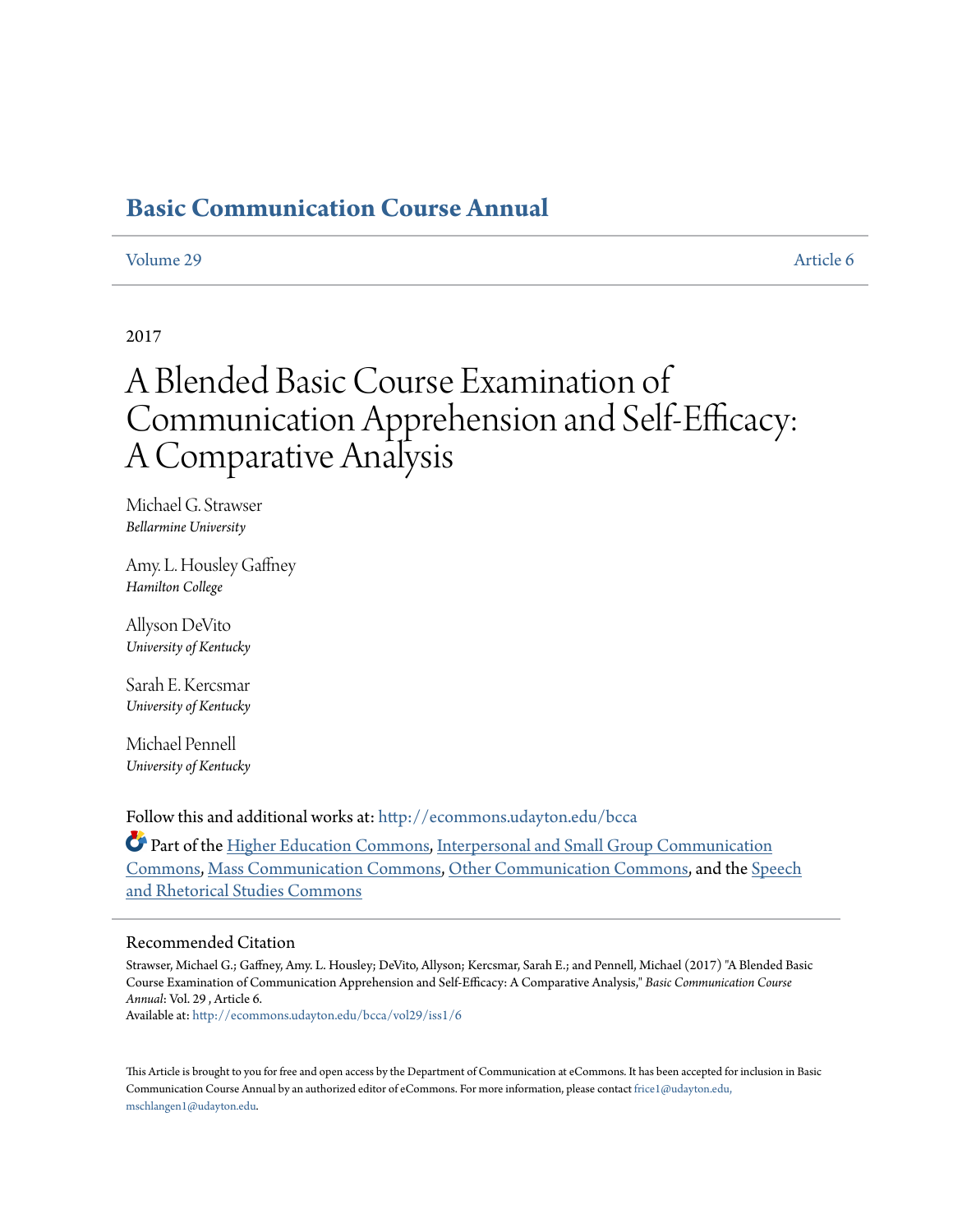# *Research Article*

# **A Blended Basic Course Examination of Communication Apprehension and Self-Efficacy: A Comparative Analysis**

*Michael G. Strawser, Bellarmine University Amy L. Housley Gaffney, Hamilton College Allyson DeVito, University of Kentucky Sarah E. Kercsmar, University of Kentucky Michael Pennell, University of Kentucky*

# **Abstract**

*Students desire rich subject-matter and relevant pedagogy despite rising tuition costs, greater demands for flexibility, and unique learning preferences (Allen & Seaman, 2014; Donnelly, Rizvi, & Summers, 2013; Reed & Sork, 2009; Moore, 2007). As higher education modalities have evolved a careful examination of these newer approaches is necessary. This study is a comparative assessment of communication apprehension and self-efficacy of students in traditional (face-to-face) and blended (face-to-face and online instructional components) basic course modalities. Parallel sections of a basic communication course are assessed and results indicated no significant differences between the two groups with minor exceptions.*

*Keywords: basic communication course, blended learning, communication apprehension, self-efficacy*

1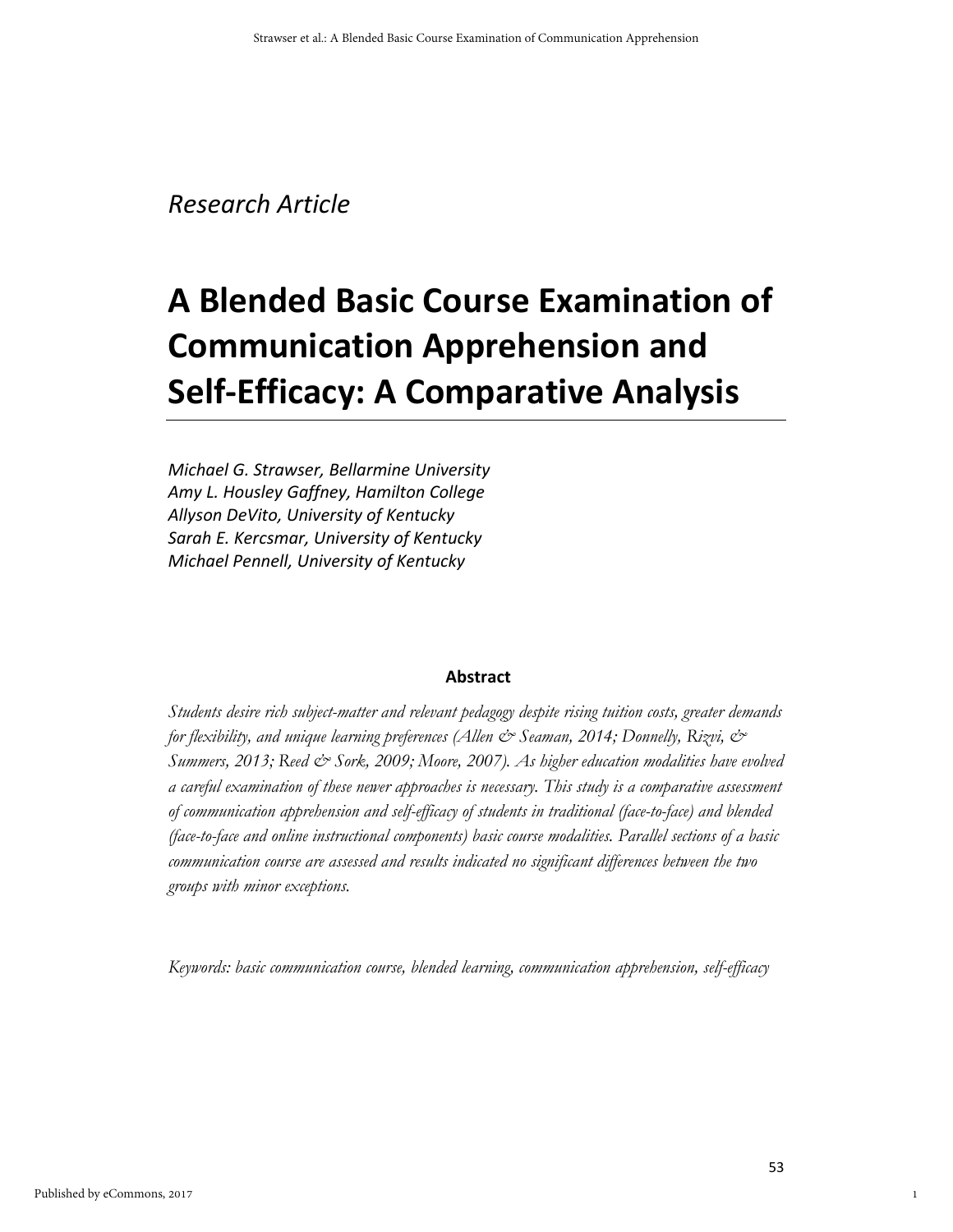Students today expect subject-matter content and pedagogical practices to be relevant, practical, and tailored to address their preferred learning styles (Moore, 2007). Universities have attempted to address these challenges, and others (like accessible curricula, demands of flexible classes, and rising costs), through unique initiatives (Allen & Seaman, 2014; Donnelly, Rizvi, & Summers, 2013; Reed & Sork, 2009). As higher education has morphed, an examination of these newer approaches in an effort to better understand the effects on learning is necessary (Kim, 2011).

Blended learning, which will be discussed in more detail in the review of literature, offers several instructional benefits. The unique capabilities of blended course design can address challenges of the basic course which continues to transition to address the needs of the 21<sup>st</sup>-century student. Students are not onedimensional communicators and scholars should continue to explore distance delivery systems for the basic course (Goodnight & Wallace, 2005; Valenzano III, Wallace, Morreale, 2014). The adaptation of the basic course, in light of new student demographics and the growth of online communication (Kirkwood, Gutgold, & Manley, 2011), should be an area of primary concern for basic course instructors and administrators.

In this paper, we answer such calls through an assessment of parallel sections of a basic communication course. While the course is typically taught in face-to-face courses that meet on campus, our university has also moved to include more blended styles (which incorporated online and face-to-face instructional components) of classes that bridge the gap between face-to-face and fully distance courses. In making educated decisions about offering such courses, we sought to assess specific learning outcomes regarding apprehension and self-efficacy in both modalities.

# **Course design**

In Fall 2011, a large Southeastern university revised the basic course by combining the basic oral communication course and basic writing course to create the basic composition and communication two-course sequence. The first course became known as Composition and Communication I (CIS/WRD 110) and focused on integrated oral, written, and visual skills. Composition and Communication II (CIS/WRD 111) is the second course in the sequence. In Fall 2015, instructors developed a blended version of Composition and Communication II.

Composition and Communication II (i.e., CIS 111) highlights multimodal communication. In CIS 111, students worked together in small groups to explore issues of public concern using rhetorical analysis. Additionally, students engaged in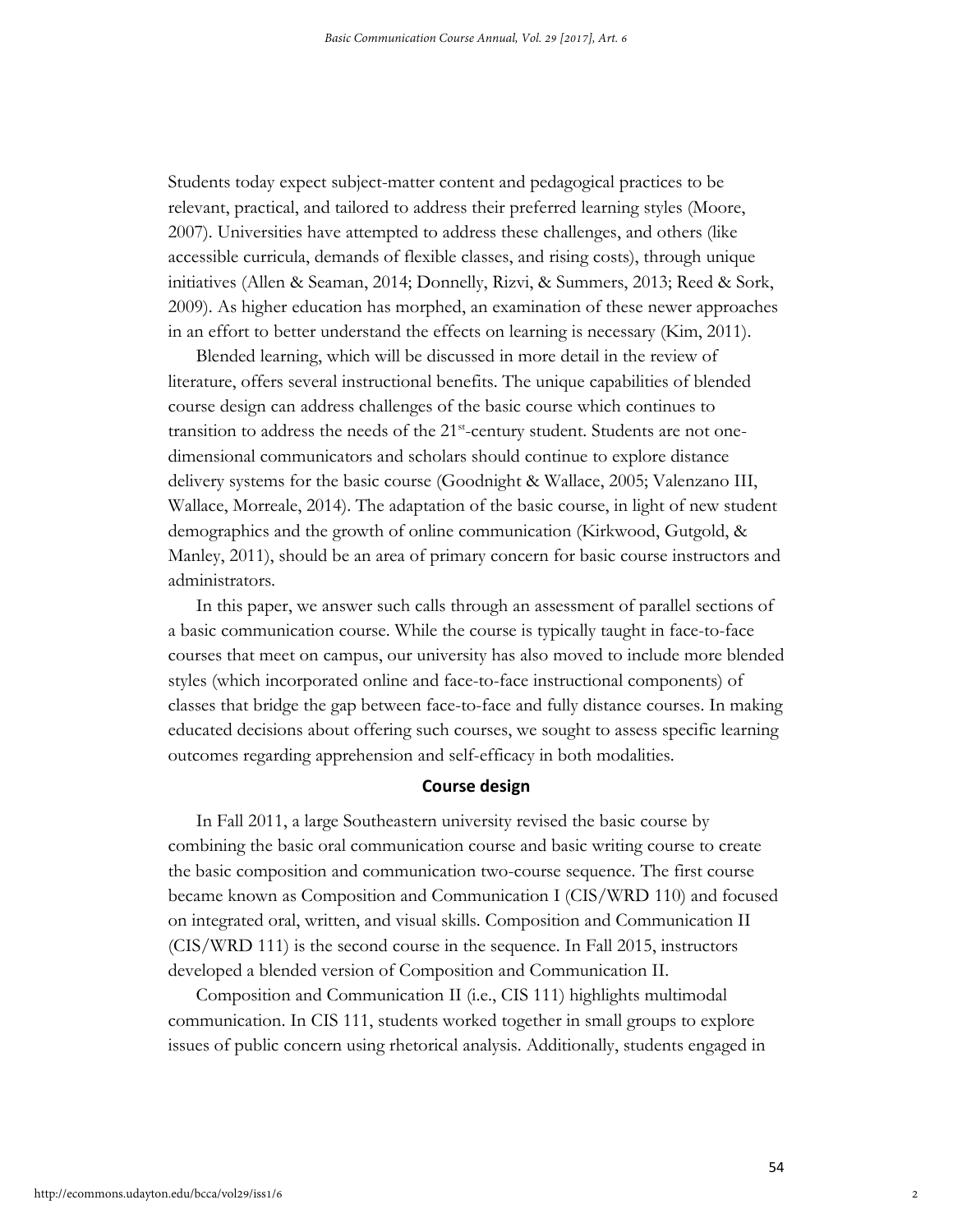deliberation, composed conscientious and well-developed arguments, and proposed viable solutions to different audiences. Students also sharpened their ability to conduct research and work effectively in teams through sustained interrogation of an issue. Pinpoint instruction on visual and digital resources to enhance presentations and to communicate with public audiences was also provided.

The course was assigned a Monday, Wednesday, Friday schedule. The three meetings per week differed in course modality. Students met online every week during one course session, one day students met face-to-face and, finally, one day students met through a virtual meeting space. Assignments were explained online and student questions were answered during face-to-face meetings. Content delivery was removed from the face-to-face setting thus allowing in-person class time to center on experiential learning and hands-on activities.

To accomplish a synchronous virtual experience, instructors used Adobe Connect to create group meeting rooms where students could control their learning space. Students were able to videoconference with other group members, IT support, and the instructor. Adobe Connect also allowed for textual, chat-based interaction as well as live visual and voice interaction amongst students and the instructor. Google Docs was used to accomplish peer review and collaboration. This innovative basic course redesign was a product of substantial blended instruction research and, after course assessment revealed minimal course structure distinctions in terms of student learning, course developers were pleased with the results and with the blended learning format.

#### **Review of literature**

Blended course design is unique and can be used to take advantage of new technologies (McLester, 2011). As a matter of clarification, blended courses provide a combination of online and in-person instruction and engagement activities (Rydeen, 2011), thus integrating online with face-to-face instruction in a planned and pedagogically sound manner (Niemiec & Otte, 2005). Specifically, the onus is not on adding online activities to face-to-face instruction but rather on replacing face-toface time with online activities (Niemiec & Otte, 2005). Blended learning is one effective modality not just because of classroom flexibility, but also because of the opportunity it provides to match appropriate learning tasks through the integration of face-to-face verbal and online text-based exchanges (Vaughan & Garrison, 2005). As a result, instructors using mixed-modalities can reach students with a variety of learning style preferences through innovative teaching methods, and such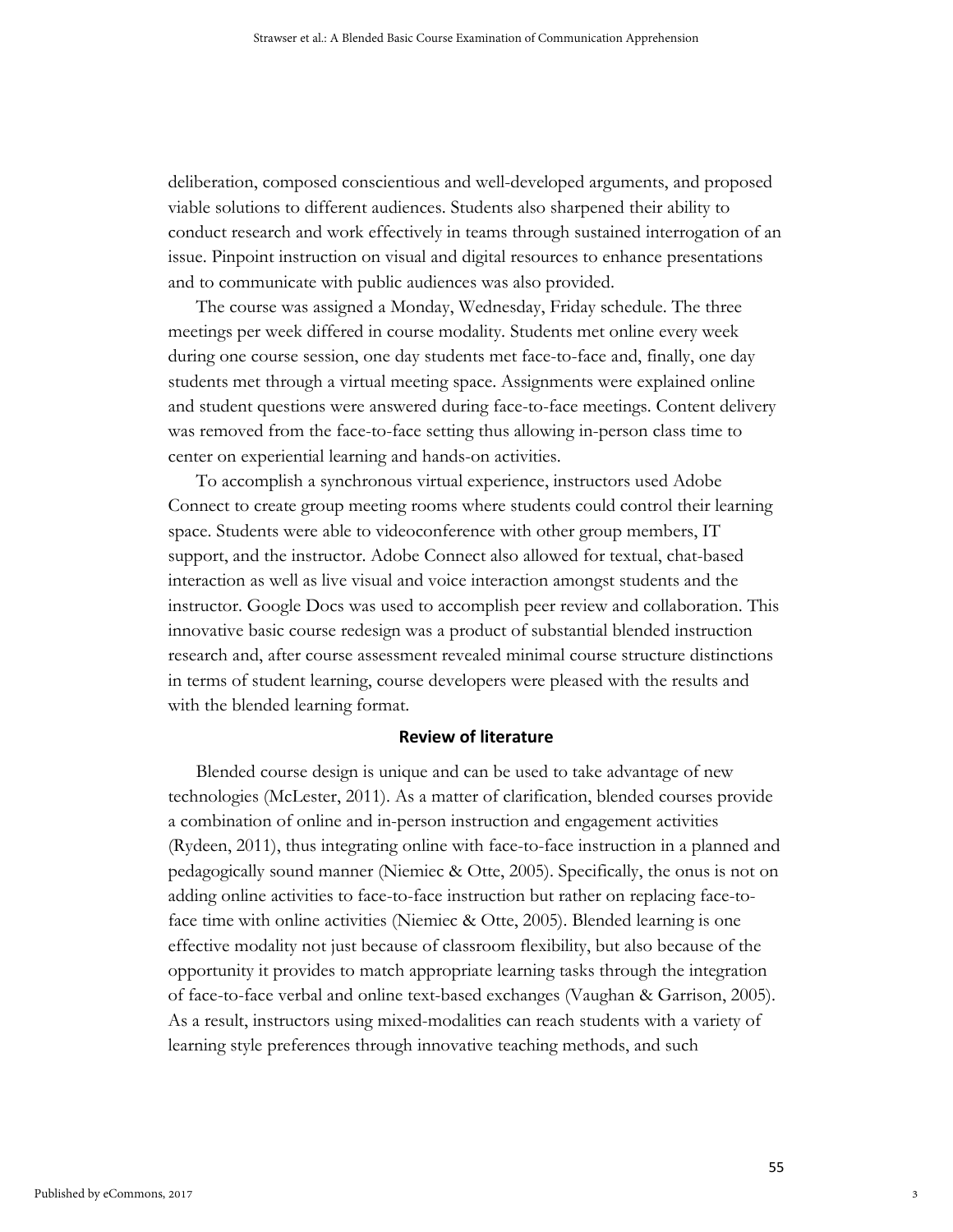approaches have increased steadily in population in recent years (McGee & Reis, 2012). An estimated 79% of public higher education institutions now offer blended or hybrid courses (McGee & Reis, 2012). If implemented effectively, a blended course seems to offer a balanced approach by blending traditional and online learning options. We believe this modality can, and should, be used in the basic communication course.

The blended learning format is a flexible modality that offers many instructional benefits (Stein & Graham, 2014). For one, learners want to go beyond content comprehension, which has been the key learning outcome focus in many traditional classroom settings. Today, learners want to engage with and apply the knowledge they are gaining. Blended learning presents an opportunity for unique content application and situates learning experiences either online or onsite based on the strengths and weaknesses of each format for achieving the learning goals (Jones, 2012; Stein & Graham, 2014). Additionally, blended learning even enhances communities of inquiry while developing higher order thinking in students (Garrison & Kanuka, 2004). Thus, the blended learning format is a flexible modality that may offer numerous benefits.

21<sup>st</sup>-century learners are motivated by courses that address the communication needs of the modern student (Morreale, Worley, & Hugenberg, 2010). This modern student desires control, choice, and technology during their educational endeavors (International Education Advisory Board, 2009). Blended learning is uniquely suited to combine the benefits of the traditional classroom with the flexibility reserved for online courses. As students become increasingly inaccessible in terms of time and financial flexibility, blended learning can reach these students by using the strengths of both traditional and hybrid classrooms (Wahlstrom, Williams, & Shea, 2003; Moore, 2007; Allen & Seaman, 2014).

In an effort to more effectively reach the 21<sup>st</sup>-century student, the basic course can be used as a platform to expand blended instructional strategy. Specifically, it can serve as a laboratory for new instructional practices especially in the computer age (Valenzano III, Wallace, & Morreale, 2014; Kirkwood, Gutgold, & Manley, 2011). There has been an increase in the use of media and technology in the basic course and institutions have progressively explored eLearning options to expand basic course offerings (Morreale, Hugenberg, & Worley, 2006; Morreale et al., 2010).

Many communication programs across the country now offer the basic course via multiple delivery formats (Morreale et al., 2010; National Communication Association, 2014). The number of institutions offering the basic course via distance

4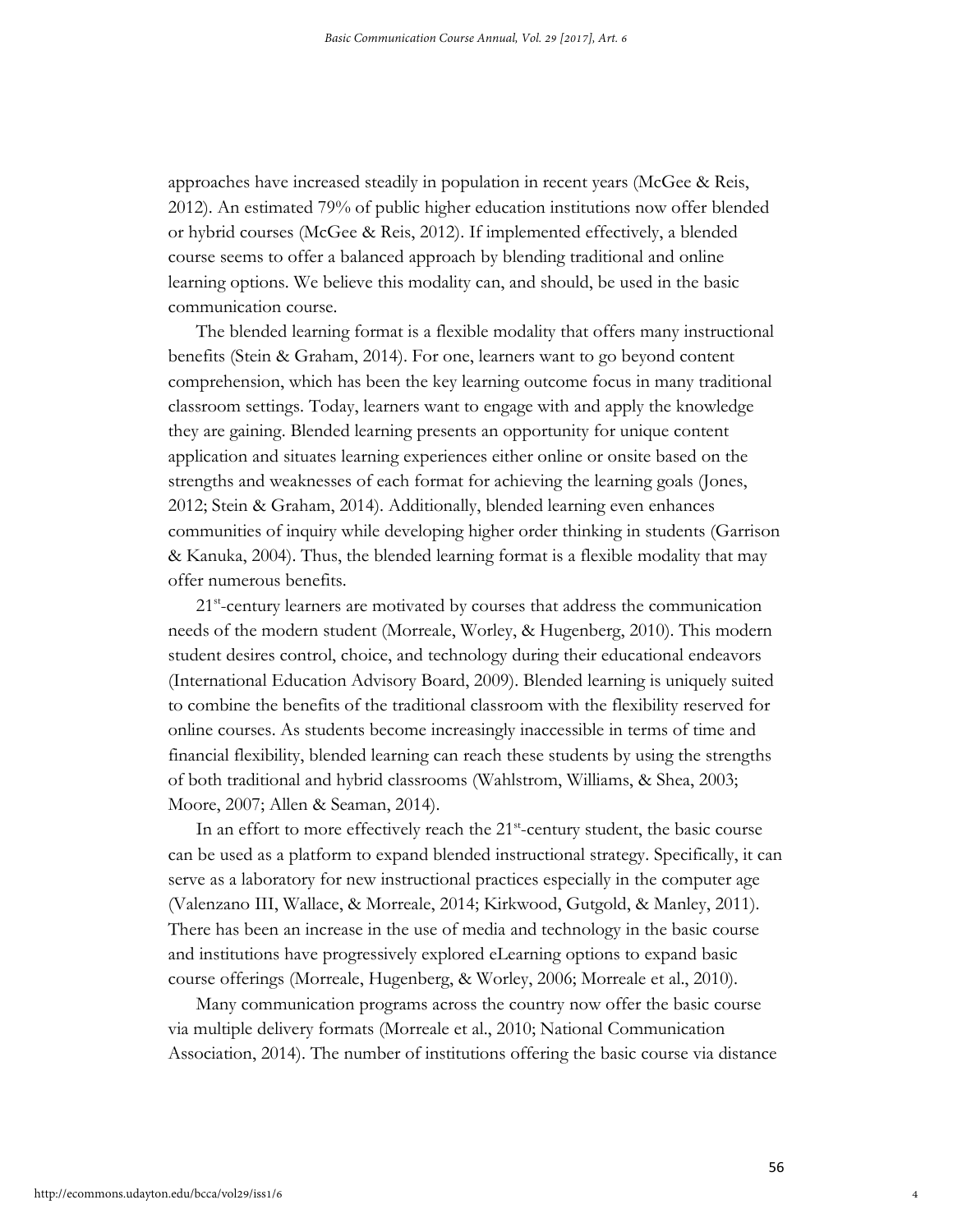learning is likely to continue to grow as more user friendly instructional technology platforms become available (Morreale et al., 2006; Morreale, Myers, Backlund, & Simonds, 2016). The modalities for basic courses include traditional, interactive via tv cable, online, and blended learning (Morreale et al., 2016). Currently, only 28.7% of four-year schools (57.1% of two-year schools) use a blended/hybrid format for basic course instruction (Morreale et al., 2016). If the basic course is going to be taught in these online and blended/hybrid formats, then basic course instructors and administrators should make assessment of the courses an ongoing priority.

While blended learning is a worthy approach, transitioning the basic course into greater availability through distance learning is not without challenges. In previous studies, instructors indicated several challenges including managing mass-media channels, achieving sufficient levels of teacher immediacy and student-student interaction, as well as the lack of access and training for online instruction (Morreale et al., 2006; Morreale et al., 2016). In light of these challenges, several questions related to student success, retention, and degree completion arise (Allen, 2006). Despite such questions, students want online and blended options (Allen & Seaman, 2014). Thus, it behooves communication scholars to create pedagogically sound distance learning basic course options based on solid, evidence-based empirical research.

In order to ensure quality instruction, faculty and administrators should implement adequate course assessment measures to compare learning in traditional and distance courses. Assessment is a crucial component of instructional design. The implementation and ongoing assessment of distance education is central to the success of courses and programs (Hugenberg & Hugenberg, 2007). Backlund and Wakefield (2010) believe that assessment done effectively can improve the quality of learning if the ultimate purpose is instructional improvement. McCroskey and McCroskey (2006) also argue that we "need statistically significant and socially meaningful research that focuses on the integration of media technologies in existing systems and how this integration enhances student learning" (p. 42). Necessary data can be gathered through assessment.

Such assessment research must focus on what instructors want students to learn and then employ sound research methods to measure the degree to which students are learning those concepts and skills. What follows is a comparative assessment of communication apprehension and self-efficacy of students in traditional (face-toface) and blended basic course modalities.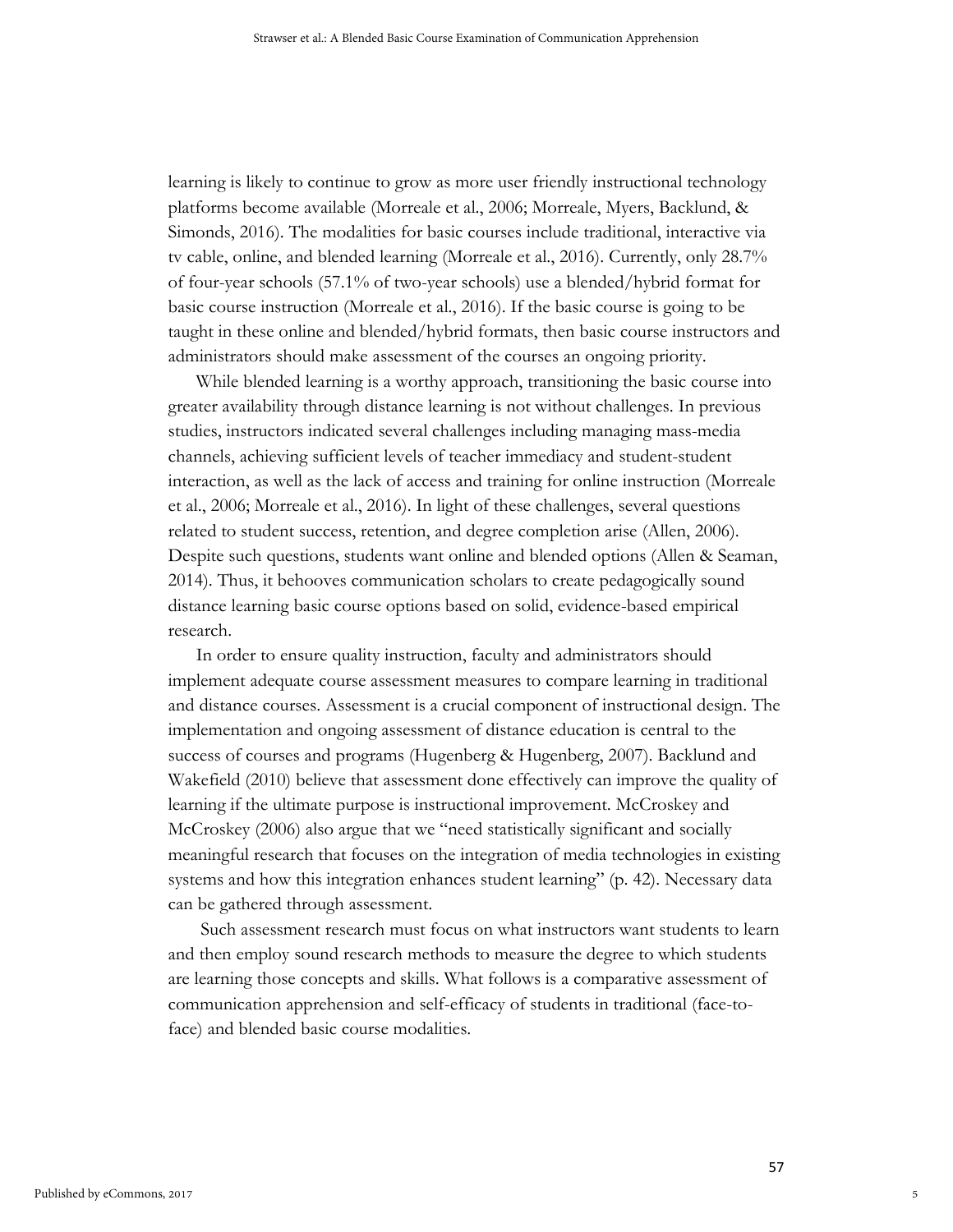## **Apprehension**

One component of teaching communication that may not be salient in other disciplines is apprehension. A wealth of research in communication addresses various aspects of communication apprehension, particularly in public speaking contexts. In parallel, composition scholars have noted the role that writing apprehension can play on writing-related outcomes.

Communication apprehension has traditionally been defined as fear or anxiety about communication events, either real or anticipated (McCroskey, 1970). While such apprehension is often equated with a fear of public speaking, the construct can be used to address multiple communicative contexts, including interpersonal and groups. In college classrooms, 20% of students believe they are highly apprehensive about communication (McCroskey & Richmond, 2006).

While a variety of approaches can help students with communication apprehension, among the most common is the development of skills, such as through a basic communication course. Research demonstrates the ability of instruction to reduce apprehension as students' skill set expands (e.g., Dwyer, 2000). Because most speakers experience some level of public speaking anxiety depending on the event (Hunter, Westwick, & Haleta, 2014), these instructional interventions can be particularly useful. When courses such as the basic communication course require students to engage in public speaking, apprehensive students stand to lose- or gain--much from the experience. This reality is especially true in online environments where the communication receiver and sender may be strangers (Vevea, Pearson, Child, & Semlak, 2009) because uncertainty about an audience can increase apprehension.

Public speaking, an area of high anxiety in students with communication apprehension (Hunter et al., 2014), is a prominent feature of many basic course offerings (Morreale et al., 2016). Dwyer and Fus (2002), posed that the completion of a public speaking course should influence a student's perceived competency level and appreciation of the subject-matter. Specifically, perceptions of competence will increase and levels of apprehension will decrease (Dwyer & Fus, 2002). As such, assessment of public speaking outcomes should become a central focus of a new blended basic course modality.

Less publicly, students can also experience writing apprehension (Mascle, 2013). Students with poor writing skills are more likely to find writing an anxiety-ridden process and less likely to have the skills to handle these challenges (Mascle, 2013).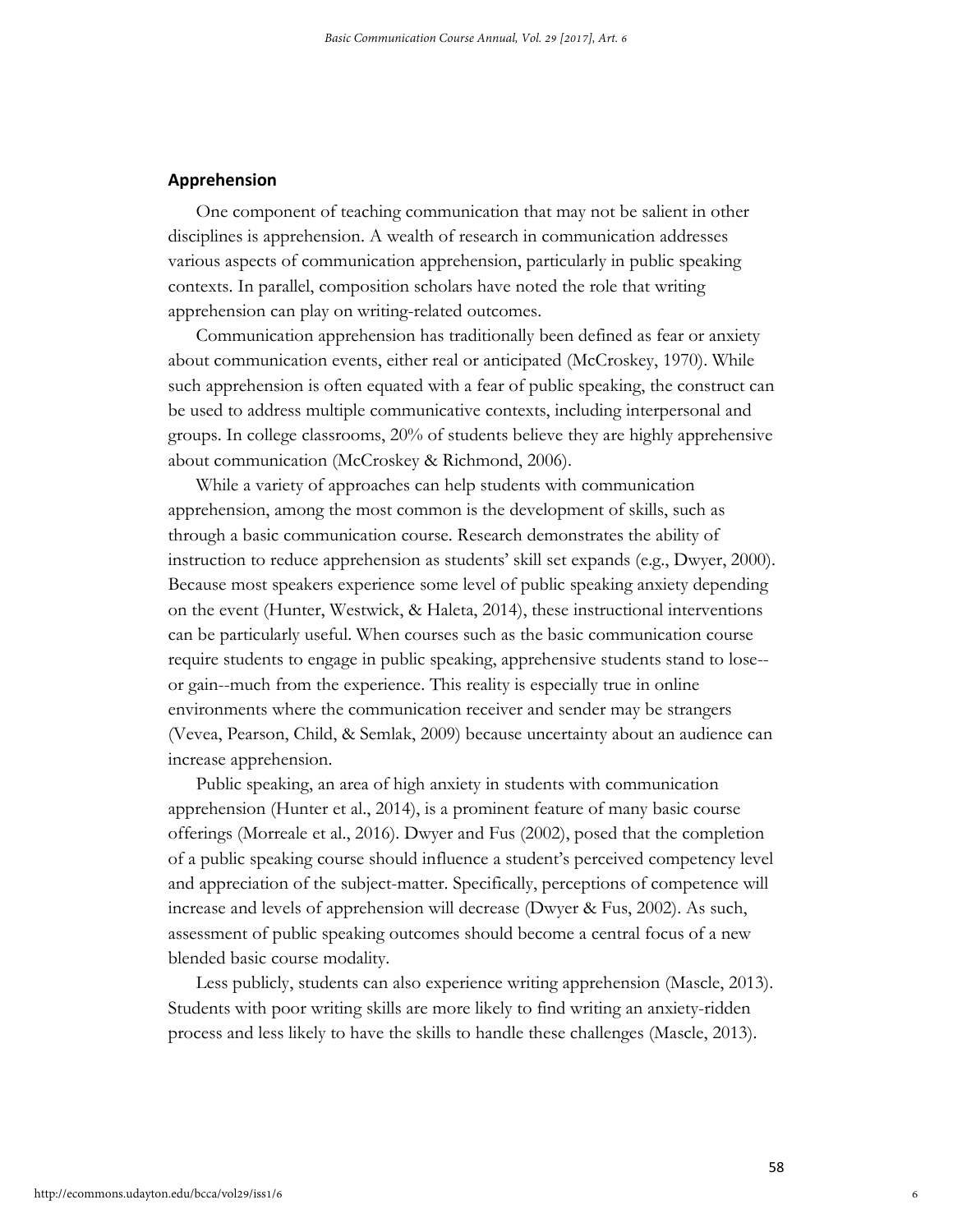Writing apprehension can include a writer's tendency to avoid situations where one may have to write or one's tendency to find writing unrewarding (Mabrito, 2000). Additionally, Mabrito (2000) says that writing apprehension can also manifest itself in an unwillingness to have writing evaluated or displayed publicly. As is true of oral communication apprehension, students' writing apprehension affects academic and career choices (e.g., Faris, Golen, & Lynch, 1999). Students high in writing apprehension also tend to write less and of lower quality than students who have less apprehension (e.g., Faris et al., 1999; Matoti & Shumba, 2011).

Students' apprehensions are well-established as influential on outcomes. An individual's stress and anxiety can also be related to beliefs about actual abilities (Pajares & Kranzler, 1995). Thus, we examine self-efficacy as a second, related construct in order to more fully explore students' experiences in our courses.

## **Self-efficacy**

With its roots in social learning theory, self-efficacy refers to the belief that an individual has in his or her ability to achieve a particular task at a desired level of performance (Bandura, 1986). Self-efficacy can be developed through multiple means, including actual experiences, observing success in other people perceived as similar, being verbally persuaded by others that they possess such abilities, and general emotional states. Increased self-efficacy comes from activities such as taking courses in the related subject area (Dwyer & Fus, 2002) or engaging in web-based interventions (e.g., Poddar, Hosig, Anderson, Nickols-Richardson, & Duncan, 2010).

Although self-efficacy is not inherently about learning, there are numerous positive educational outcomes when people have greater self-efficacy. People with higher self-efficacy tend to have better job performance (Stajkovic & Luthans, 1998), more effective study habits, and greater academic achievement (Thomas, Iventosch, & Rohwer, 1987). These findings extend to the current focus as well; for example, writing self-efficacy and writing performance are correlated (e.g., Pajares & Johnson, 1994; Ranelli & Nelson, 1998) and self-efficacy can also predict writing performance (McCarthy et al., 1985; Sanders-Reio, Alexander, Reio, & Newman, 2014). Selfefficacy research has shown that self-efficacy may positively influence student achievement (Dwyer & Fuss, 1999, 2002; Klassen, 2002; Warren, 2011). As such, we hope to provide a basis for future self-efficacy research in blended basic course modalities.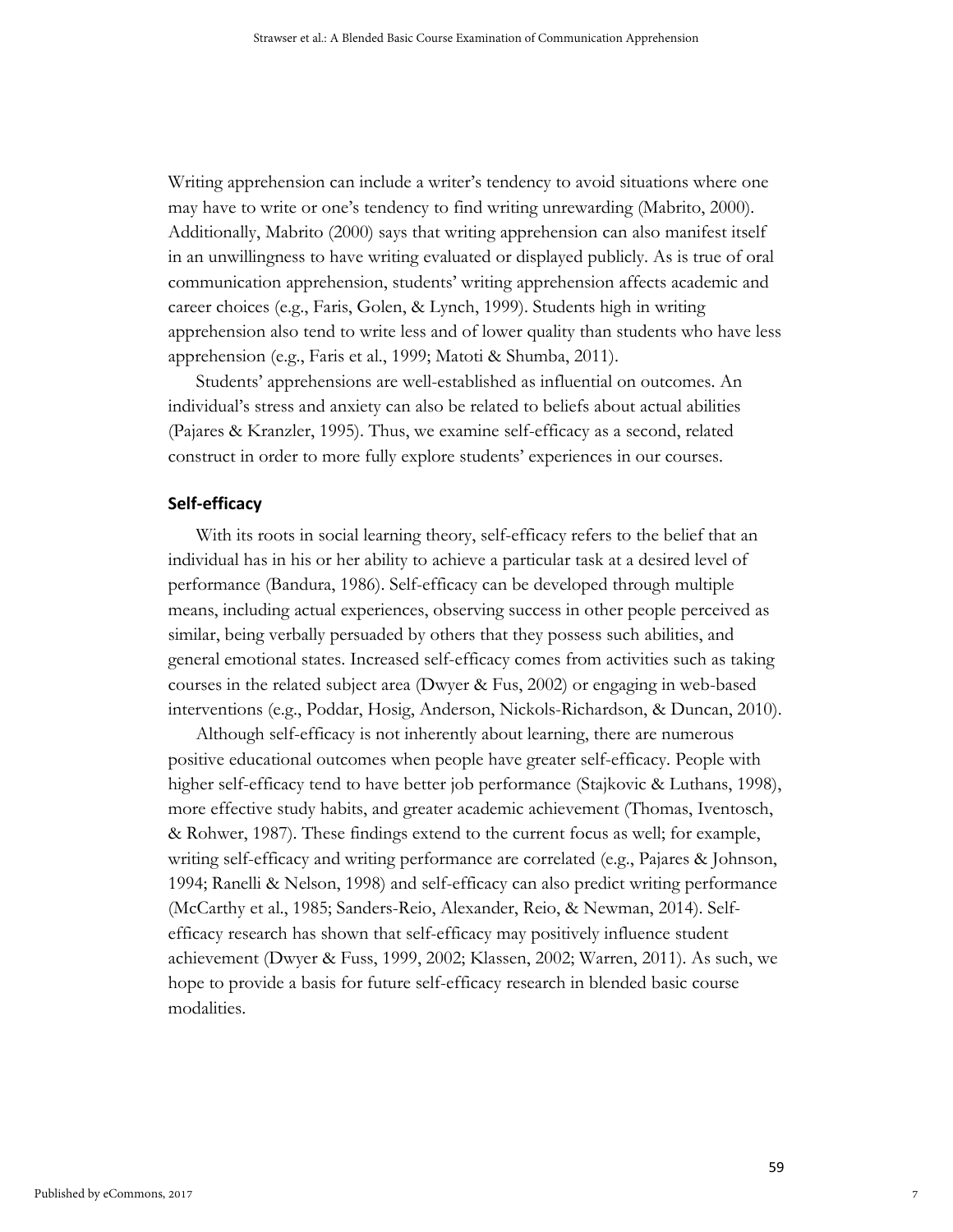For our study, the basic course serves as an ideal environment to compare the levels of apprehension and self-efficacy of students in blended and face-to-face modalities. As the blended modality becomes a more popular option for basic course sessions, it is important to compare course structures and identity measures to assess course outcomes. It is crucial that scholars understand the differences created when course modalities are modified, especially the impact on individual student learners. Therefore, our first research question derives from literature that suggests that students with particular characteristics may self-select into particular formats (McCroskey & Andersen, 1976) while other scholars note no such difference in student characteristics (Clark & Jones, 2001).

RQ1: Do students who select a blended version of a course differ significantly from students who select the face-to-face version on measures of apprehension and self-efficacy based on pre-test and post-test comparative analysis?

The first hypothesis deals with students' changes over the course of the semester, drawing on the idea that students should see changes in a semester. Specifically, students should experience less apprehension and greater self-efficacy.

H1: Students' post-test scores in both face-to-face and blended modalities will be significantly different from their pre-test scores such that:

> H1a: Apprehension scores for public speaking and writing will each be significantly lower at the end of the semester compared to the start of the semester.

H1b: Self-efficacy scores for public speaking, language use, writing, and visual communication will each be significantly higher at the end of the semester compared to the start of the semester.

Finally, we pose a research question that addresses potential differences in changes between students in the hybrid and students in the face-to-face versions: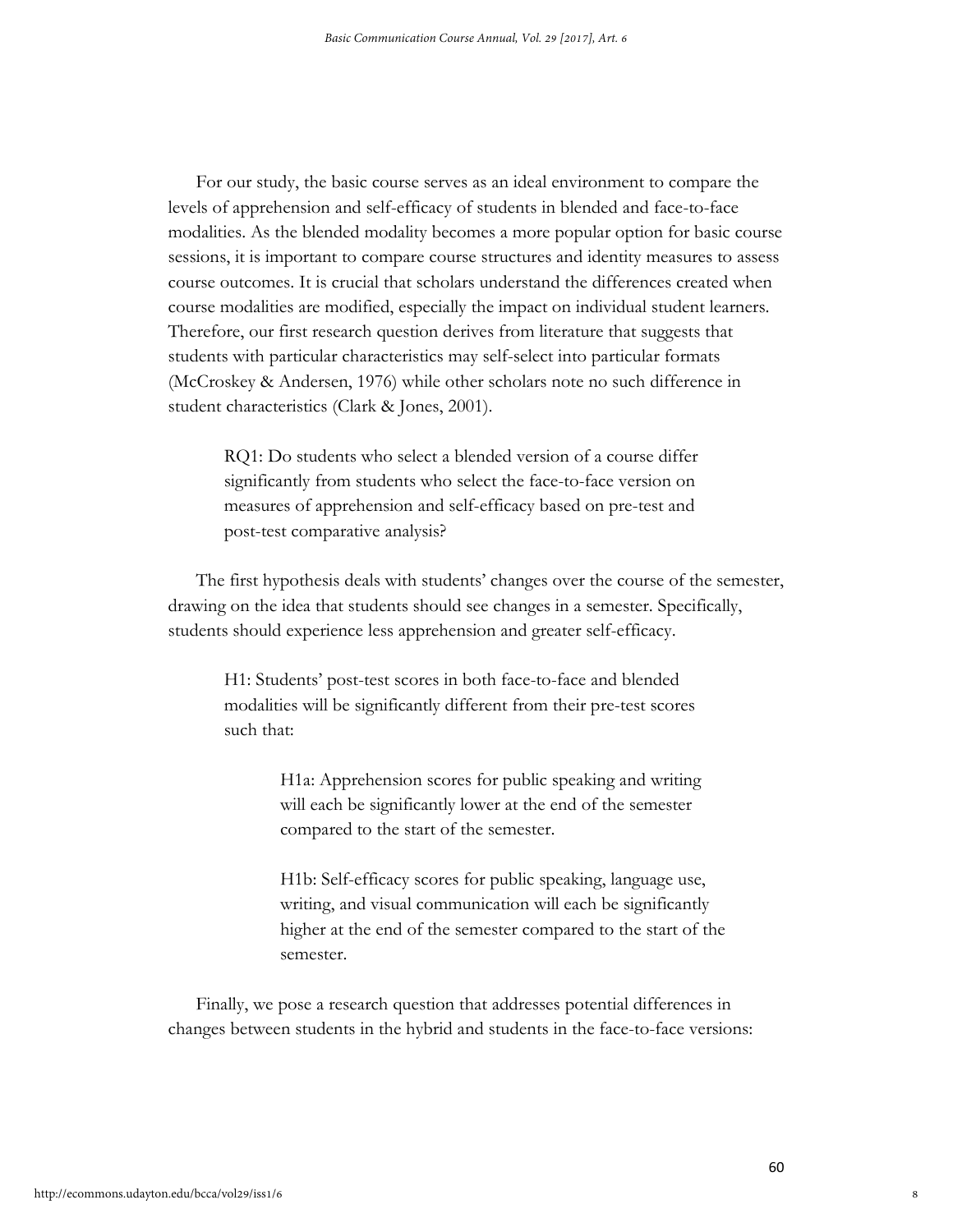RQ2: How does the change in students' responses differ between the hybrid and face-to-face sections for measures of apprehension and self-efficacy?

Exploring answers to these research questions and hypotheses not only enhances scholars' understandings of the impact of modified course structures, but also provides vital information for our assessment of course learning outcomes.

#### **Methods**

This study draws on students in four sections of the second course in a twosemester basic communication course sequence. This curriculum combines writing and speaking along with elements of interpersonal, group, and intercultural communication. Example assignments representative of this sequence are available elsewhere (Housley Gaffney & Frisby, 2013). Students typically complete this course sequence during their first year at the university, although students who complete the first course in the spring of their first year will take the second course as sophomores.

This study draws on portions of a larger project that includes capturing pre-test and post-test measures of students enrolled in the basic communication and composition course at a large Midwestern university. In the particular semester under study, two instructors each taught one section of the course as a hybrid. Those same instructors also each taught one section of the course in a traditional face-to-face format; these traditional sections were selected as the comparison.

### **Participants**

Pre-test and post-test data is collected at this Southern university as part of institutional assessment efforts. In the final two weeks of the semester, all students in these courses complete an online assignment. As part of that assignment, students are presented with an informed consent document for an ongoing research study. Students who consent to participate in the study are told that after the semester is complete and final grades are entered, the researchers will request copies of their work from selected assignments. Consenting provides no particular incentive for students and a decision not to consent will not affect students' grades or standing. After the semester was complete, the principle investigator for the project collected the students' responses to their pre-test and post-test assignments for this particular study.

Within the four pilot sections, 43 students consented to be included. Students ranged from 18 to 26, with a mean age of 19.88. Participants included 20 men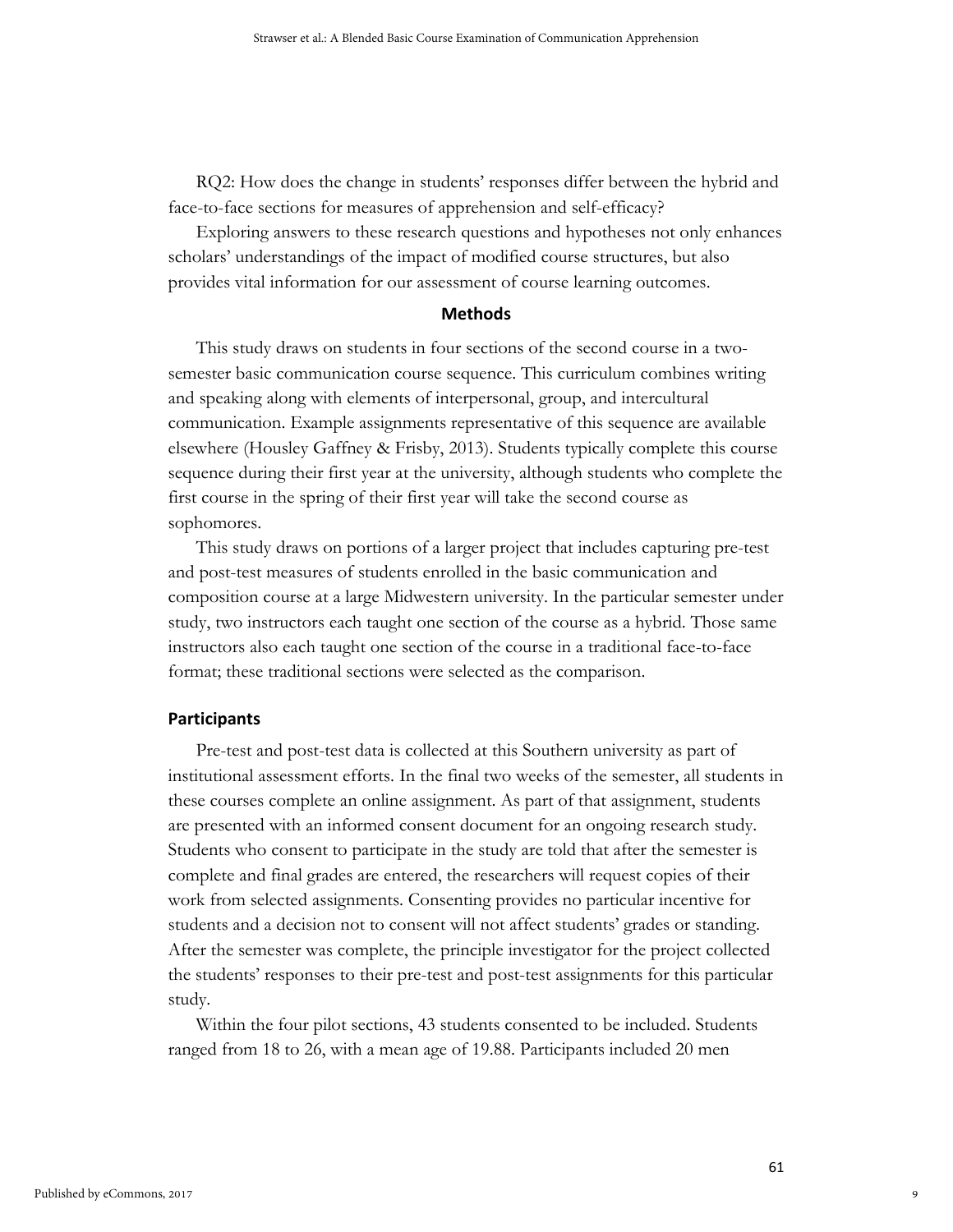(46.5%) and 23 women (53.5%). Seven (16.3%) participants reported their current class rank as freshman. The majority of students were sophomores (55.8%), with some juniors  $(16.3\%)$ , and two seniors  $(4.7\%)$ . Two students  $(4.7\%)$  indicated that they are transfer students so they are not certain of their rank or status while one student (2.3%) reported that he/she was a sophomore by credit but is new to college. Because the blended basic course design was approached as a pilot, the sample size was limited.

#### **Measures and analysis**

As part of the basic course design at this large Southeastern university, assessment of the basic course is conducted every semester. As part of that project, students complete a pre-test within the first weeks of the semester and a parallel post-test in the final two weeks of the semester. Both tests include the same measure, although the presentation of measures and of individual items within a measure are randomized. Students complete the assignments through a survey in Qualtrics, an online survey management system. Students earn five points for completing each of the assignments (approximately 1% of their final course grade for each). All scales have been used repeatedly as part of a department-wide pre-test and post-test assessment procedure.

**Writing apprehension.** To measure writing apprehension, the 20 item writing apprehension scale was used (Daly & Miller, 1975). Sample statements included items such as I avoid writing and I enjoy writing, with several items reverse coded for analysis. Students responded on a scale of 1-5 (1 = strongly disagree and  $5 =$  strongly agree) indicating how strongly they agree with each statement. The scale was reliable at both pre-test ( $\alpha = .93$ ,  $M = 2.74$ ,  $SD = .74$ ) and post-test ( $\alpha = .94$ ,  $M = 2.75$ ,  $SD$  $= .78$ ).

**Communication apprehension.** The battery of measures for the course includes McCroskey's (1982) Personal Report of Communication Apprehension (PRCA-24) which measures apprehension in multiple contexts. For this paper, we specifically selected the public speaking subscale, which included items such as "While giving a speech, I get so nervous I forget facts that I really know." The scale was reliable at both pre-test (α = .86, *M* = 3.10, *SD* = .75) and post-test (α = .83, *M* = 2.85, *SD* = .81). A high score on the PRCA-24 indicates one is more apprehensive while a lower score signifies less communication apprehension.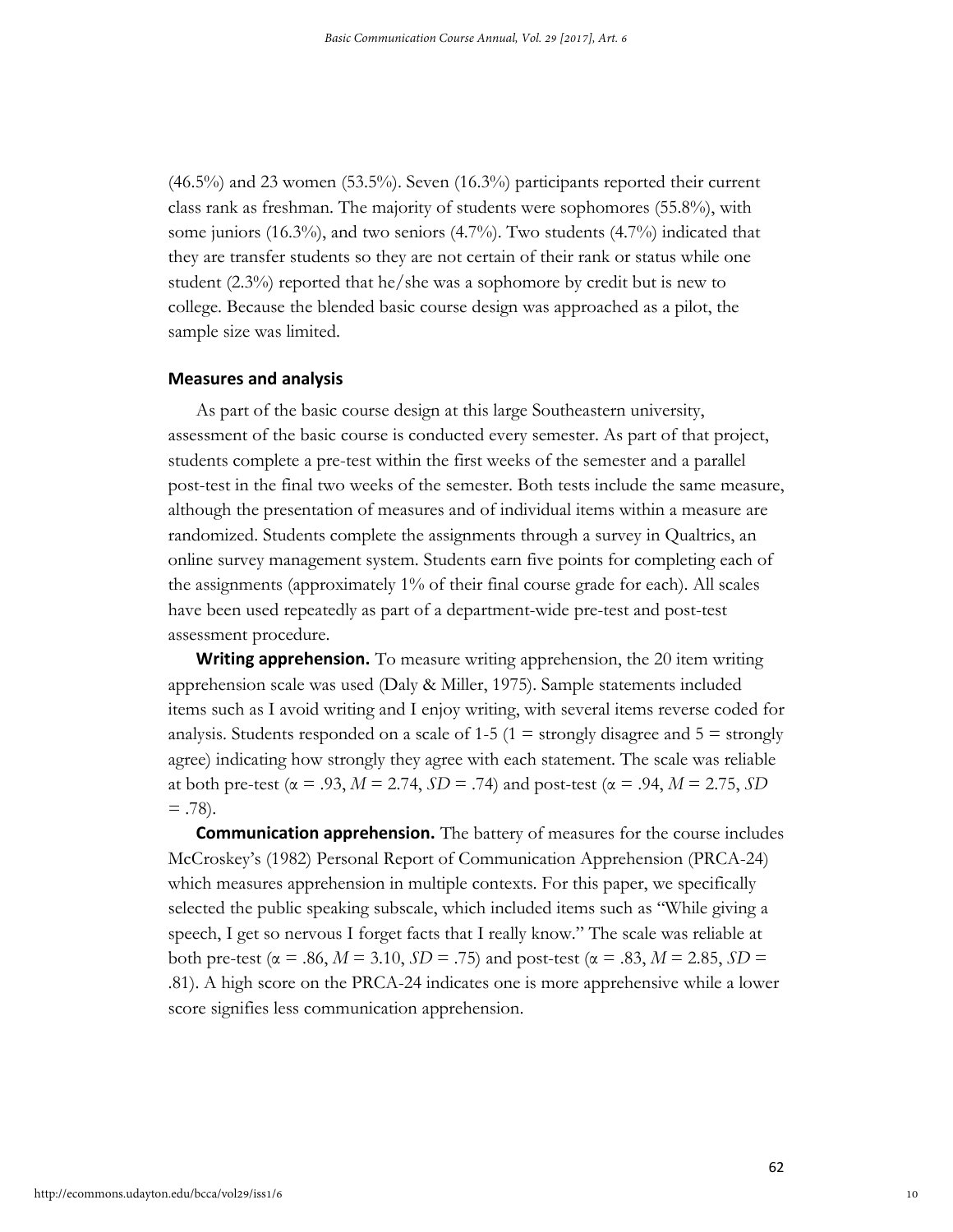**Self-efficacy.** Because the concept of self-efficacy is grounded within specific activities rather than generalized, our self-efficacy items represent the specific skills taught in our courses. In all cases, students were presented with specific activities or actions and asked to move a slider between 0 and 100, with 100 meaning students are very certain they can perform the task, and a lower number indicating less certainty about the ability to do a certain task. These measures are specific to our context, so we began with an exploratory factor analysis to be certain that each measure of self-efficacy was unidimensional as intended. In all cases, the unidimensional nature was confirmed. Thus, for each component of self-efficacy, a student's score was based on the mean of responses to all items on that scale.

The public speaking self-efficacy questionnaire was based on Warren's (2011) measure and includes 19 items such as "I can grab the audience's attention at the beginning of my speech." The measure was reliable at both pre-test ( $\alpha = 98$ ,  $M =$ 75.05,  $SD = 16.10$ ) and post-test ( $\alpha = .98$ ,  $M = 79.01$ ,  $SD = 17.44$ ) at the post-test.

The questionnaire measuring language self-efficacy (e.g., I can utilize concrete, precise language), which had four items, received an alpha reliability of .88 (*M* = 78.65, *SD* = 14.06) at the pre-test and .98 (*M* = 80.28, *SD* = 19.76) at the post-test.

A nine item questionnaire measuring writing self-efficacy (e.g., I can organize my ideas effectively in writing) had a Cronbach's alpha of .97 ( $M = 74.85$ ,  $SD = 18.22$ ) at the pre-test and an alpha reliability of .98 ( $M = 76.13$ ,  $SD = 17.68$ ) at the post-test.

Finally, the visual communication self-efficacy questionnaire, which contained five items (e.g., I can select visual elements that enhance my message), achieved a Cronbach's alpha of .96 ( $M = 75.47$ ,  $SD = 17.20$ ) at the pre-test and .97 ( $M = 79.52$ ,  $SD = 17.07$  at the post-test.

**Analysis.** Students' responses on each measure were paired so that each student had a complete pre-test and post-test. We also computed a change score for each measure for each student (change  $=$  post  $-$  pre). In order to test initial differences, independent samples *t*-tests were computed; paired samples *t*-tests were utilized to compare students' pre-test and post-test responses. Differences between the two course structures comparing the beginning and end of the semester were gauged using independent samples *t*-tests on change scores.

#### **Results**

The first research question sought to determine if the students in the two course structures were significantly different on the initial measures, specifically apprehension and self-efficacy based on pre-test and post-test comparative analysis.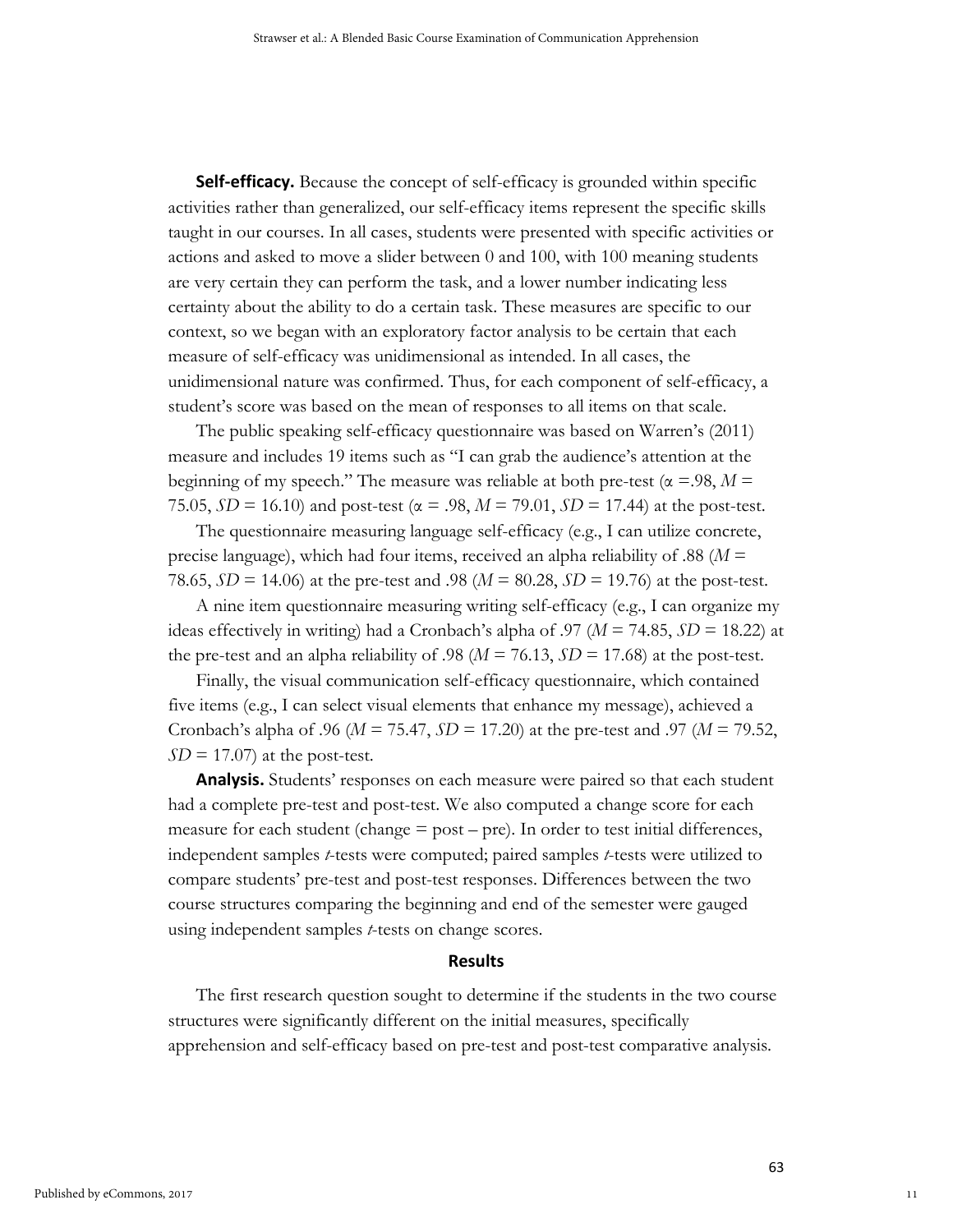No measures were significantly different between the two structures; Table 1 presents an overview of means and standard deviations, while Table 2 presents comparison results.

# Table 1

*Pre-test and post-test means and standard deviations for all measures, divided by course structure*

|                               | <b>Hybrid</b>              |                            | Face-to-face  |               |
|-------------------------------|----------------------------|----------------------------|---------------|---------------|
|                               | Pre M (SD)                 | Post M (SD)                | Pre M (SD)    | Post M (SD)   |
| Speaking Apprehension         | $2.98(0.72)^a$             | 2.67 (0.70) $^{\rm a}$     | 3.18(0.78)    | 2.99(0.87)    |
| <b>Writing Apprehension</b>   | 2.61(0.72)                 | 2.63(0.75)                 | 2.83(0.75)    | 2.83(0.80)    |
| <b>Speaking Self-Efficacy</b> | 76.97 (16.71) <sup>b</sup> | 81.29 (13.30) <sup>b</sup> | 73.66 (15.85) | 77.37 (20.00) |
| <b>Writing Self-Efficacy</b>  | 74.06 (20.85)              | 77.44 (15.58)              | 75.42 (16.50) | 75.19 (19.30) |
| Language<br>Self-Efficacy     | 79.49 (16.94)              | 80.64 (15.50)              | 78.05 (11.90) | 80.03 (22.65) |
| <b>Visual Self-Efficacy</b>   | 75.30 (19.32) <sup>c</sup> | 79.90 (13.98) <sup>c</sup> | 75.60 (15.92) | 79.24 (19.27) |

*Superscript letters indicate a statistically significant difference between the paired letters at the p<.05 level.*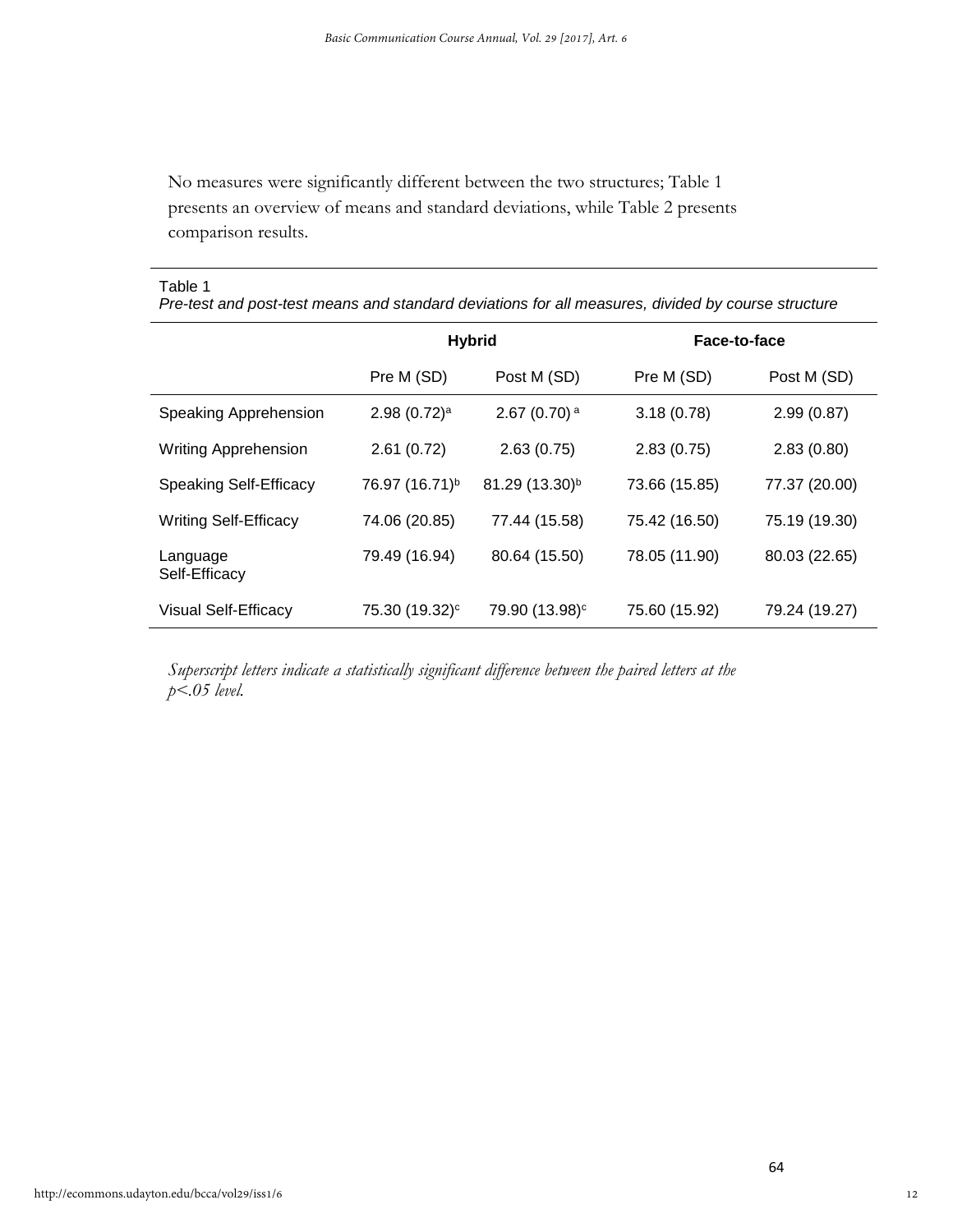| I-test pre- and post-test comparisons between course structures (hybrid - face-to-face) |                 |                  |                      |  |
|-----------------------------------------------------------------------------------------|-----------------|------------------|----------------------|--|
|                                                                                         | <b>Pre-test</b> | <b>Post-test</b> | <b>Change Scores</b> |  |
| Speaking Apprehension                                                                   | -0.85           | $-1.28$          | $-0.73$              |  |
| <b>Writing Apprehension</b>                                                             | $-0.94$         | $-0.86$          | 0.13                 |  |
| Speaking Self-efficacy                                                                  | 0.66            | 0.72             | 0.16 <sup>1</sup>    |  |
| <b>Writing Self-Efficacy</b>                                                            | $-0.24$         | 0.41             | 0.68                 |  |
| Language Self-Efficacy                                                                  | 0.33            | 0.10             | $-0.16$              |  |
| Visual Self-Efficacy                                                                    | $-0.06$         | 0.12             | .17 <sup>2</sup>     |  |

Table 2.

*T-test pre- and post-test comparisons between course structures (hybrid - face-to-face)*

*1 df = 34.38, <sup>2</sup> df= 31.96*

*Note. Unless otherwise indicated, df = 41. Degrees of freedom differed when equal variances could not be assumed according to Levene's test for equality of variance.*

The first hypothesis was split into two parts, both dealing with changes from the pre-test to the post-test. The authors hypothesized that student post-test scores in both modalities would be significantly different from the pre-test scores. To aid in the further examination of what happened in each course format, we looked at the course as a whole, and then checked these hypothesized relationships within each course structure. H1a focused on apprehension, which the authors hypothesized should decrease from pre-test to post-test. Students reported a significant decrease in public speaking apprehension across both types of course structure,  $t(42) = 3.01$ ,  $p \le$ .01 with pre-test apprehension ( $M = 3.10$ ,  $SD = 0.75$ ) higher than at post-test ( $M =$ 2.85,  $SD = .81$ ). Writing apprehension was not significantly different at the post-test,  $t(42) = -.35$ ,  $p = .73$ . Thus, H1a was partially supported with the full data set.

Within blended sections, public speaking apprehension was significantly lower at the post-test compared to the pre-test,  $t(17) = 2.37$ ,  $p < .05$ . Writing apprehension was not significantly different,  $t(17) = -0.33$ ,  $p = .75$ . Within face-to-face sections, there were no significant differences between pre-test and post-test scores for either public speaking apprehension,  $t(24) = 1.88$ ,  $p = .07$ , or writing apprehension,  $t(24) =$  $-0.18, p = .86$ .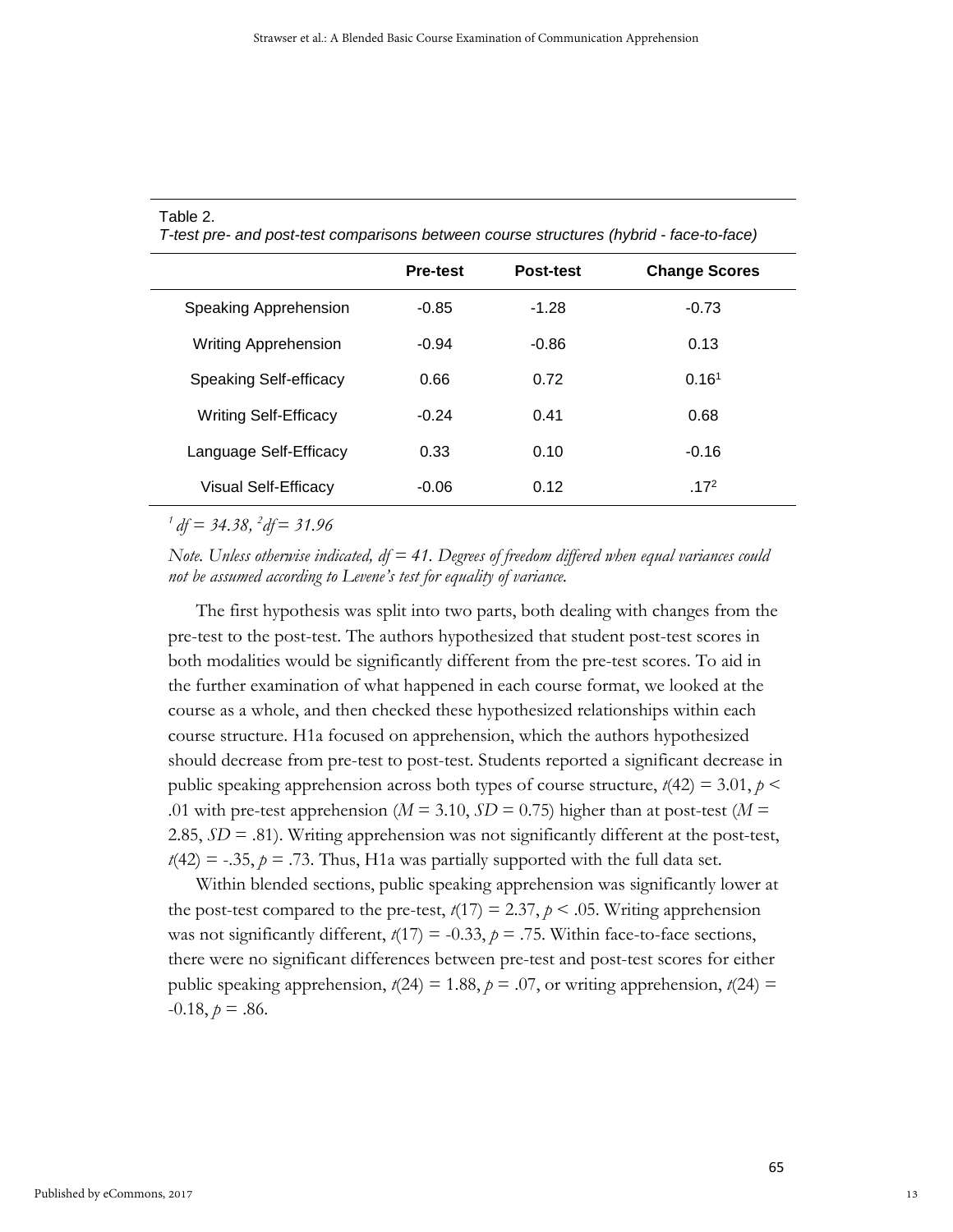H1b dealt with self-efficacy scores, which the authors originally hypothesized should increase in both course structures over the semester. Speaking efficacy increased, though not significantly,  $t(42) = -1.94$ ,  $p = .06$ . Likewise, efficacy for writing did not increase significantly,  $t(42) = -0.49$ ,  $p = .63$ . Efficacy for language,  $t(42) = -0.64$ ,  $p = .53$ , and efficacy for visuals,  $t(42) = -1.32$ ,  $p = .20$  were not significantly different at post-test than at pre-test. Thus, H1b was not supported using all data.

Within hybrid sections, students reported higher self-efficacy for public speaking at the end of the semester compared to the start of the semester,  $t(17) = -2.60, p \le$ .05. Students also reported significantly higher self-efficacy for visual communication at the end of the semester,  $t(17) = -2.13$ ,  $p < .05$ . The remaining two self-efficacy measures were not significantly different at the end of the semester: writing,  $t(17) = -$ 1.11,  $p = .28$ ; language,  $t(17) = -0.45$ ,  $p = .66$ . Thus, H1b received minimal support within the blended sections.

Within face-to-face sections, there were no significant differences between pretest and post-test for efficacy related to public speaking,  $t(24) = -1.11$ ,  $p = .28$ , writing,  $t(24) = 0.06$ ,  $p = .95$ , language,  $t(24) = -0.49$ ,  $p = .63$ , or visuals,  $t(24) = -0.72$ ,  $p = .48$ . Thus, H1b received no support in the face-to-face sections.

Finally, the second research question probed potential differences in changes between students in the hybrid and students in the face-to-face sections. There were no significant differences between the change scores in the face-to-face and the blended sections (see Table 2).

#### **Discussion and implications**

Results from this study of communication apprehension and self-efficacy in the basic course give rise to several important considerations and practical implications. This discussion focuses on these findings in terms of blended course design and pedagogy unique to the new blended modality.

First and foremost, this study further reinforces that there are no significant differences of communication apprehension and self-efficacy levels when comparing face-to-face and blended basic course students at the pre-test and post-test levels. This is additional ground for the blended modality as a legitimate course format in the basic course (Morreale et al., 2016). However, there were some troubling considerations. Neither group, face-to-face or blended, showed a decrease in writing apprehension. Despite the assumption that online participation may encourage more opportunities to decrease writing apprehension, it may be true that low-apprehensive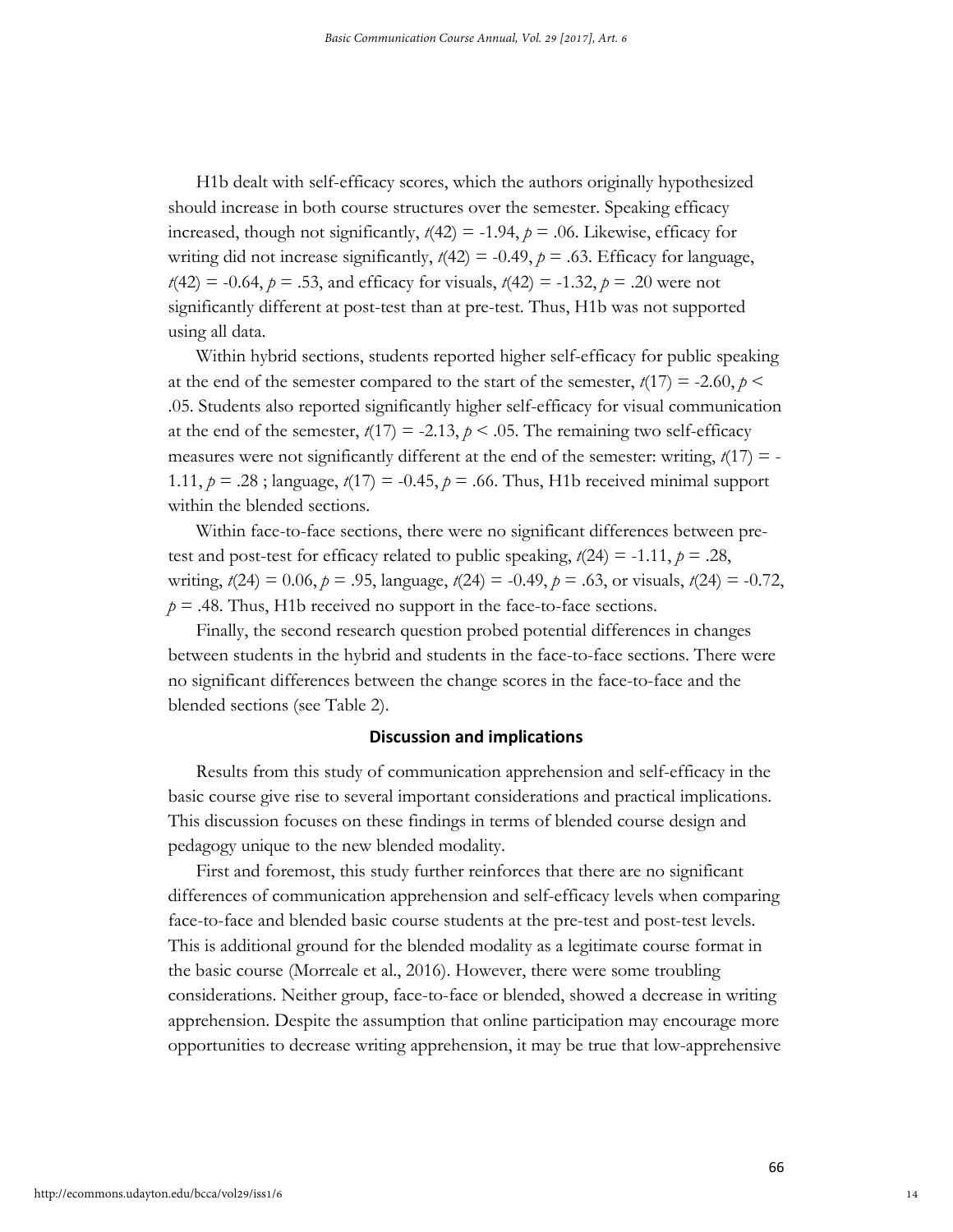and high-apprehensive student writers remained relatively static in their selfperceptions of their writing capabilities. As such, a next step for online/blended (and face-to-face) basic courses may be a rejuvenation of writing affect through activities that encourage students to participate in, and grow in affect toward, academic writing.

The blended sections of the basic course did show a significant decrease in public speaking apprehension from the pre-test to the post-test; however, face-toface students did not significantly decrease over the semester. Unwillingness to communicate is reduced when the perceived rewards of the communication act outweigh the risk associated with the communication event of communicating (Vevea et al., 2009). It could be that face-to-face students considered the traditional classroom more threatening and an environment where communicating to, and in front of, their peers did not outweigh the rewards of their participation. While the online environment may present "strangers," thus creating a risky environment for sharing (Vevea et al., 2009), students in the basic course may be more attuned to the online or blended environment and less fearful of the "stranger" profile, especially as digital natives continue to transition to higher education (Ballano, Uribe, & Munté-Ramos, 2014). In addition, it could be that the online or blended environment provides a safe space for sharing despite the lack of traditional consistent face-toface contact.

The self-efficacy findings are also encouraging (in that the blended and face-toface groups experienced no significant differences) yet troubling. Face-to-face students did not display a significant difference in self-efficacy (public speaking, writing, language or visual) from the pre-test to the post-test. In a vacuum this could be a result of course design, the particular student population, or a variety of other factors. However, what is interesting is that the blended students did experience a significant self-efficacy increase in two realms: public speaking (again potentially reinforcing the thoughts related to communication apprehension presented above) as well as visual communication (potentially as a result of the digital course environment). One suggestion for future face-to-face courses is to potentially include online interaction where students can engage in mediated public speaking opportunities. Instructors may also be well served to integrate online interactive activities that present students in face-to-face courses with an opportunity to engage with online visuals. The multimodal capabilities of a blended or online basic course could be used in a traditional face-to-face section-even if not a major emphasis.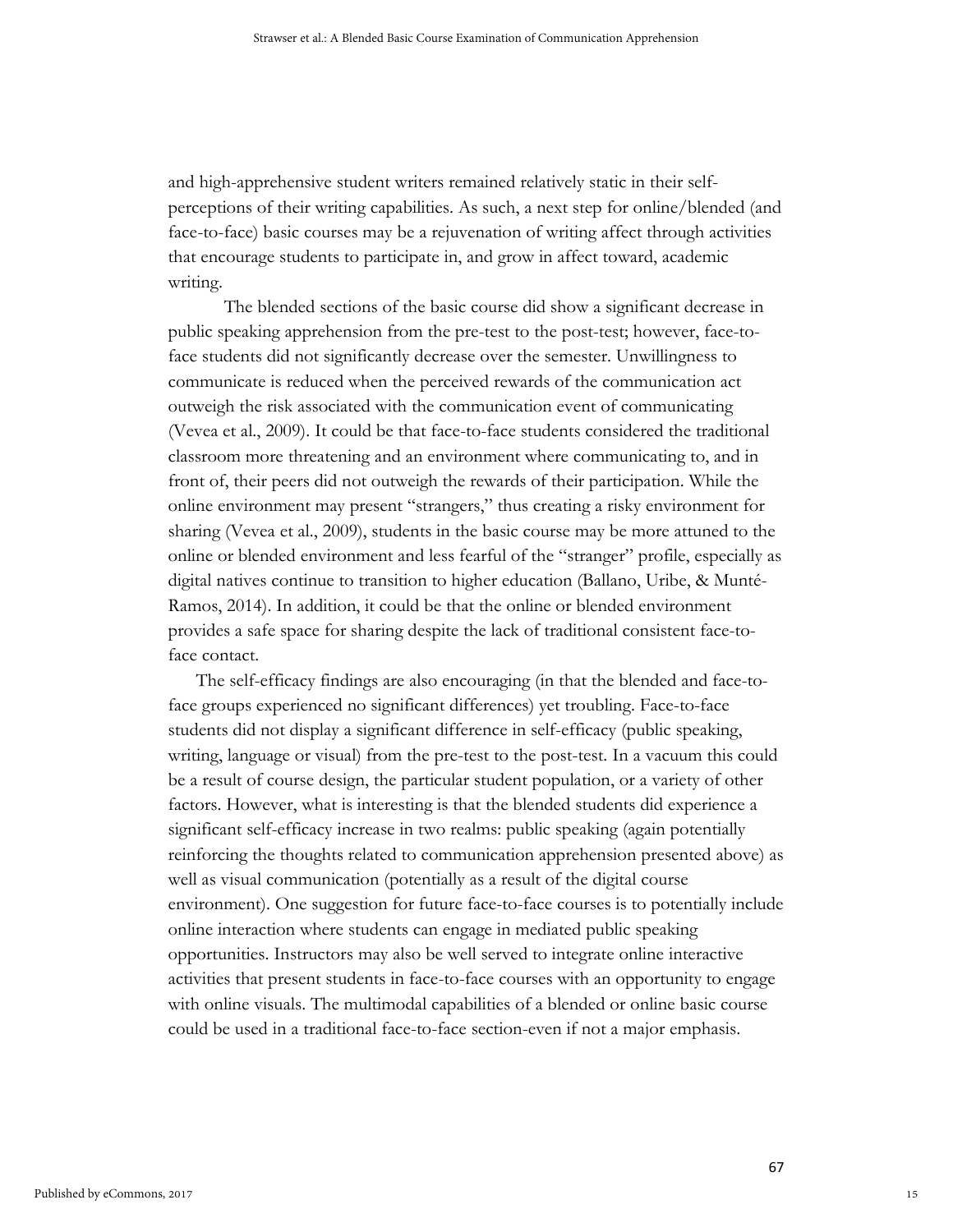As previously stated, this study does reinforce the potential equitable learning outcome achievement in face-to-face or blended course offerings. Originally, the institution where research was conducted had a vision for moving a majority of basic course sections into a blended format. While that may still be a future endeavor, this study clarified a unified vision for transitioning the basic course. The authors believe it is important to move courses into a blended modality; however, the transition must be strategic and calculated. The basic course may be a pedagogical training ground and a ripe environment for unique modality but the basic course should be offered as a means to enhance current curriculum.

Practically speaking, there are strengths and drawbacks to each modality. While the formats may be equitable, instructors should view each structure (face-to-face and blended) as an opportunity. This study did compare modalities however, it is important to look at what happens within each structure rather than just straight comparisons. As such, while comparisons are helpful for determining the equitability of learning outcomes, a unique approach to each course, recognizing that there may not be a "one size fits all" component, would be helpful for instructors and administrators to understand.

#### **Limitations and future research**

As with any scholarly investigation, this study did have several limitations. The findings of this study were limited by a small sample size. While a larger sample size would have been ideal, current course offerings limited the study population. Additionally, this study was only conducted at one institution and thus has limited generalizability. Finally, this study used measures to understand student perceptions of their own self-efficacy and apprehension but the researchers did not use direct learning measures. However, future research could help solve these concerns by addressing a larger sample size and exploring blended course initiatives at other institutions.

In terms of additional future directions, assessment of basic course modality should move beyond a direct comparison that positions one format as superior or both formats as equitable. While this study was important for establishing a baseline of data related to differences in self-efficacy and apprehension of students in a faceto-face and blended version of the basic course, it is important to look at instruction and student learning within each modality. As such, students potentially should not be constrained to one method and, in order to meet a variety of needs, online and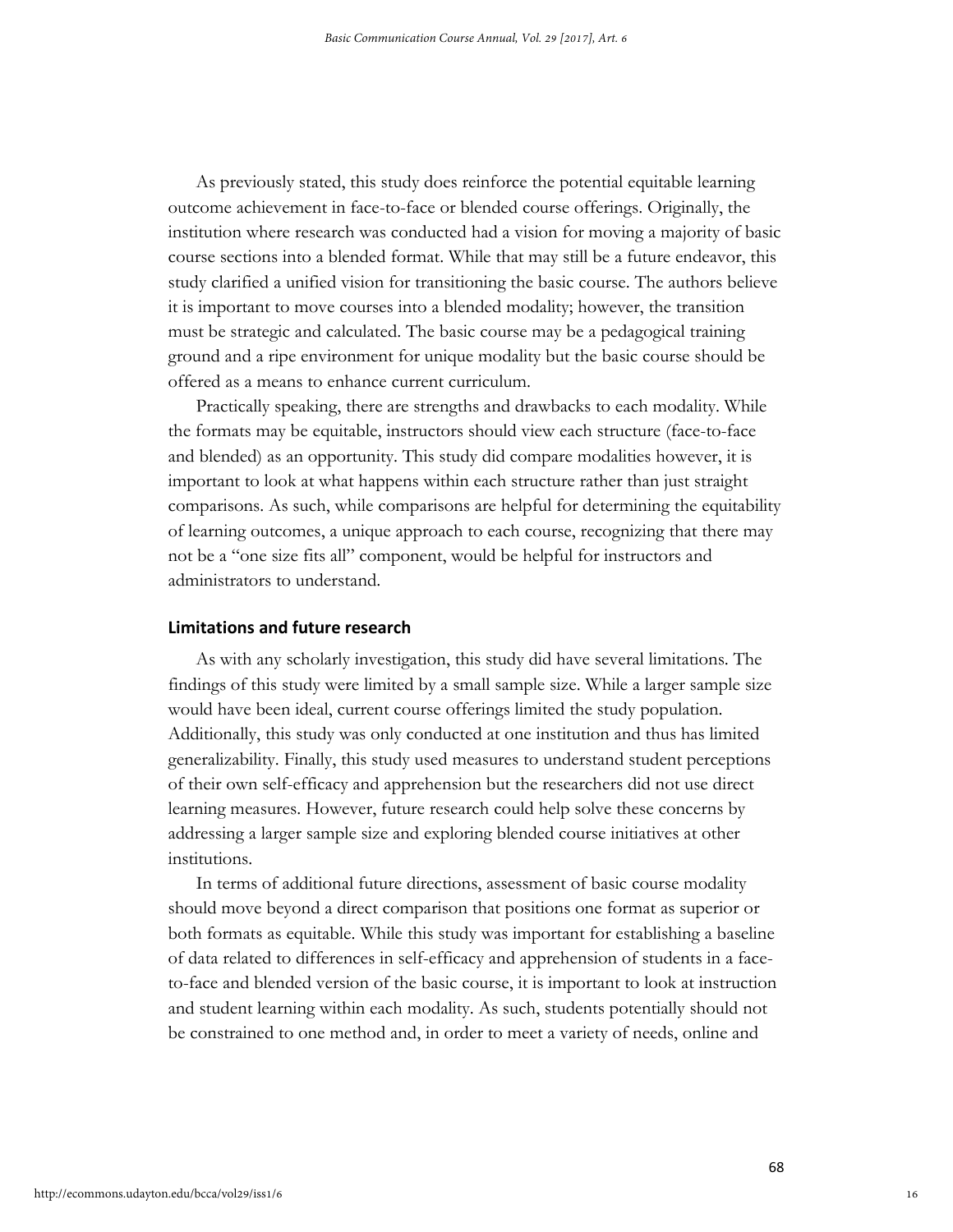traditional courses should blend the best of both modalities (Stein & Graham, 2014). Therefore, future research should further explore, in greater depth, student learning and concentrate on direct learning measures to establish the equitable nature of blended and face-to-face courses. For example, the perspective of the 21<sup>st</sup>-century student on the digital space may add an interesting (and necessary) trajectory. Scholars would be wise to begin to determine how students perceive the online space in light of their digital upbringing. Are students more, or less, inclined to view others as strangers in an online environment, especially when compared to previous generations. These are important next steps for communication (and basic course) scholars as we attempt to reach the next generation of communication practitioners.

## **Conclusion**

This study presents an opportunity for a renewed emphasis in instructional strategies and unique modalities used in the basic course. Activities and assignments that decrease anxiety and apprehension, and increase a feeling of community, are appropriate for the blended environment (as well as face-to-face) and can help students feel connected to their peers and the instructor. The immediate value-added for this manuscript is further consideration that blended and face-to-face courses can be equitable. However, as a result of this piece, we hope that instructors see the validity of the blended basic course as a supplement to academic programs. Additionally, it may behoove instructors to include activities that can be utilized in an online or blended modality as supplemental activities for face-to-face students.

## **Author information**

Michael G. Strawser, Ph.D., is an Assistant Professor in the School of Communication at Bellarmine University in Louisville, Kentucky.

Amy L. Housley Gaffney, Ph.D., is Director of the Oral Communication Center at Hamilton College in Clinton, NY.

Allyson DeVito, Ph.D., is a Faculty Lecturer in the College of Communication and Information at the University of Kentucky

Sarah E. Kercsmar, Ph.D., is a Faculty Lecturer in the College of Communication and Information at the University of Kentucky.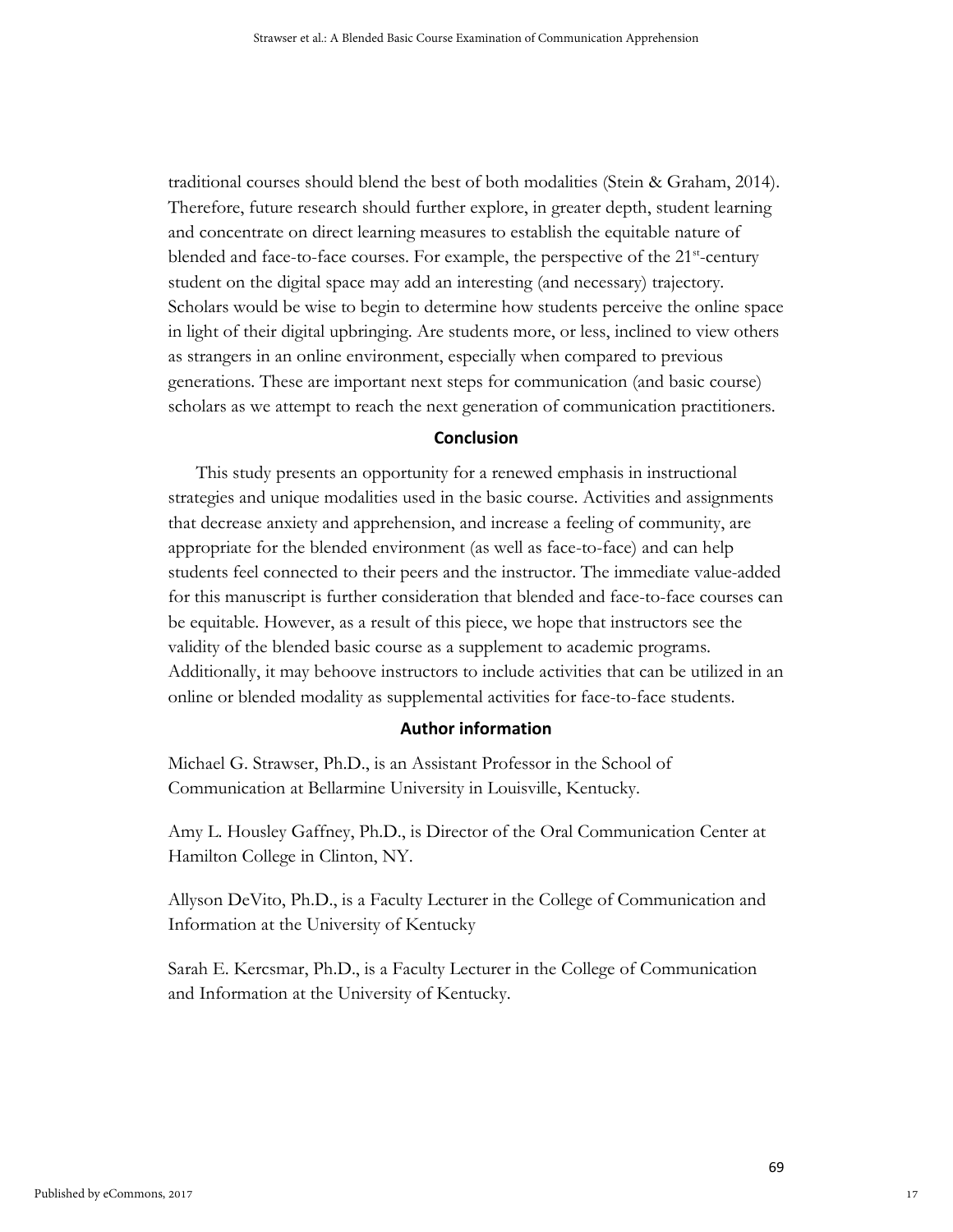Michael Pennell, Ph.D., Michael Pennell is an Associate Professor of Writing, Rhetoric, and Digital Studies at the University of Kentucky.

# **References**

- Allen, T. H. (2006). Is the rush to provide online instruction setting our students up for failure? *Communication Education*, *55*, 122-126. doi: 10.1080/03634520500343418
- Allen, I. E., & Seaman, J. (2014). Grade change: Tracking online education in the United States. Retrieved from http://www.onlinelearningsurvey.com
- Ballano, S., Uribe, A. C., & Munté-Ramos, R. (2014). Young users and the digital divide: Readers, participants or creators on Internet? *Communication & Society*, 147-155. doi:10.15581/003.27.4.147-155
- Bandura, A. (1986). *Social foundations of thought and action: A social cognitive theory*. Englewood Cliffs, NJ: Prentice Hall.
- Backlund, P., & Wakefield, G. (Eds.). (2010). *A communication assessment primer*. Washington, DC: National Communication Association.
- Clark, R. A., & Jones, D. (2001). A comparison of traditional and online formats in a public speaking course. *Communication Education*, *50*, 109-124.
- Donnelly, K., Rizvi, S., & Summers, L. (2013). An avalanche is coming: Higher education and the revolution ahead. Retrieved from http://www.ippr.org.
- Dwyer, K. K. (2000). The multidimensional model: Teaching students to self-manage high communication apprehension by self‐selecting treatments. *Communication Education*, *49*, 72-81.
- Dwyer, K. K., & Fuss, D. A. (1999). Communication apprehension, self-efficacy, and trait communication apprehension: Is there an impact on basic course success? *Basic Communication Course Annual*, *11*, 108-132.
- Dwyer, K. K., & Fus, D. A. (2002). Perceptions of communication competence, self-Efficacy, and trait communication apprehension: Is there an impact on basic course success? *Communication Research Reports*, *19*, 29-37.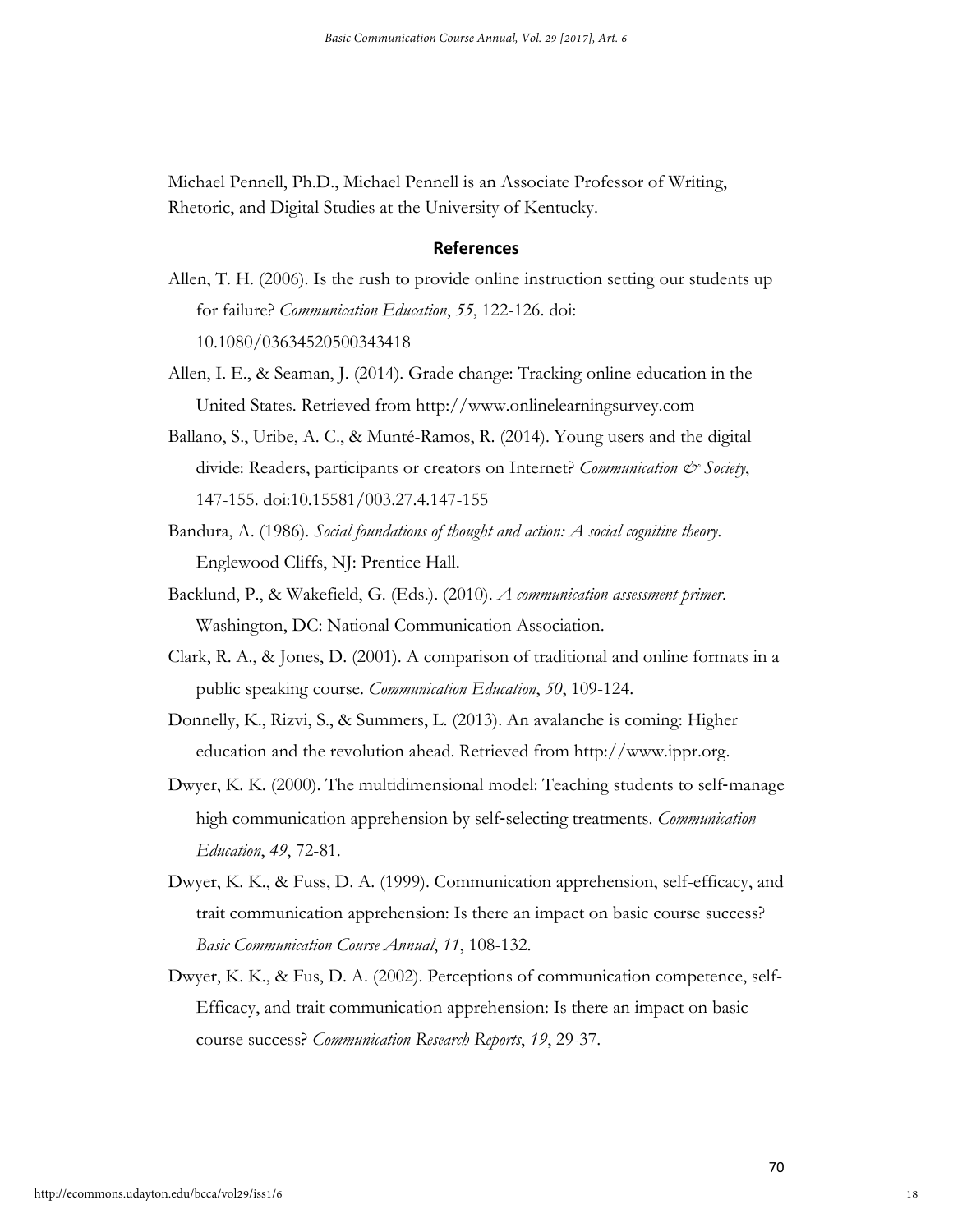- Garrison, R., & Kanuka, H. (2004). Blended learning: Uncovering its transformative potential in higher education. *Internet and Higher Education*, *7*, 95-105.
- Goodnight, L., & Wallace, S. (Eds.). (2005). *The basic course online: Scholarship and application*. Dubuque, IA: Kendall/Hunt Publishing.
- Housley Gaffney, A. L., & Frisby, B. N. (2013). *A new hybrid: Students' extensions of integrated communication content. Basic Communication Course Annual*, *25*, 207‐244.
- Hugenberg, B., & Hugenberg, L. W. (2007). *The basic communication course online: Challenges and practical suggestions for success.* Paper presented at the annual meeting of the NCA 93rd annual convention, Chicago, IL.
- Hunter, K. M., Westwick, J. N., & Haleta, L. L. (2014). Assessing success: The impacts of a fundamentals of speech course on decreasing public speaking anxiety. *Communication Education*, *63*, 124-135. doi:10.1080/03634523.2013.875213
- International Education Advisory Board. (2009). *IEAB white paper on learning in the 21st century*. Retrieved from https://www.certiport.com
- Jones, V. R. (2012). 21<sup>st</sup>-century learners. *Techniques*, 17-19.
- Kim, J. (2011). Developing an instrument to measure social presence in distance higher education. *British Journal of Educational Technology*, *42*, 763-777.
- Kirkwood, J., Gutgold, N. D., & Manley, D. (2011). Hello world, it's me: Bringing the basic speech communication course into the digital age. *Communication Teacher, 25, 150-153.*
- Klassen, R. (2002). Writing in early adolescence: A review of the role of self-efficacy beliefs. *Educational Psychology Review*, *14*, 173-203.
- Mabrito, M. (2000). Computer conversations and writing apprehension. *Business Communication Quarterly*, *63*, 39-49.
- Mascle, D. D. (2013). Writing self-efficacy and written communication skills. *Business Communication Quarterly*, *76*, 216-225. doi:10.1177/1080569913480234
- McCroskey, J. C. (1970). Measures of communication-bound anxiety. *Speech Monographs*, *37,* 269-277.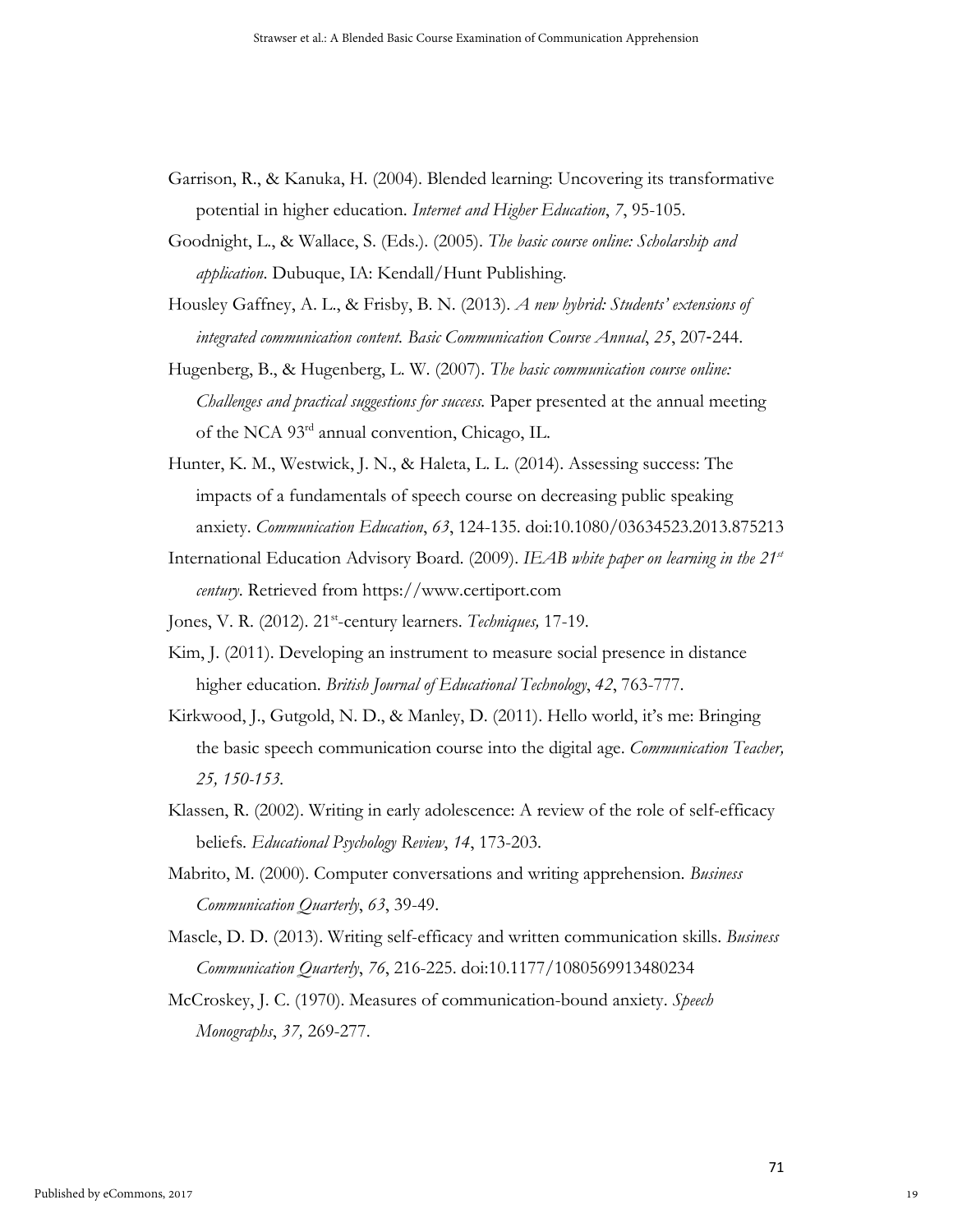- McCroskey, J. C., & McCroskey, L. L. (2006). Instructional communication: The Historical Perspective. In T. P. Mottet, V. P. Richmond, & J. C. McCroskey, *Handbook of Instructional Communication: Rhetorical & Relational Perspectives.* Boston, MA: Allyn & Bacon.
- McCroskey, J. C., & Richmond, V. P. (2006). Understanding the audience: Students' communication traits. In T. P. Mottet, V. P. Richmond, and J. C. McCroskey (Eds.), *Handbook of instructional communication: Rhetorical and relational perspectives* (51- 66). Boston, MA: Pearson Education, Inc.
- McGee, P. & Reis, A. (2012). Blended course design: A synthesis of best practices. *Journal of Asynchronous Learning Networks*, *16*, 7-22.
- McLester, S. (2011). Building a blended learning program. *District Administration*, *47*, 40-53.
- Moore, M. G. (2007). Learners come in different types. *American Journal of Distance Education*, *21*, 1-2. DOI: 10.1080/08923640701298571.
- Morreale, S. P., Hugenberg, L., & Worley, D. (2006). The basic communication course at U.S. colleges and universities in the 21<sup>st</sup> century: Study VII. *Communication Education*, *55*, 415-437.
- Morreale, S. P., Myers, S. A., Backlund, P. M., & Simonds, C. J. (2016). Study IX of the basic communication course at two-and four-year U.S. colleges and universities: A re-examination of our discipline's front porch. *Communication Education*, *65*, 338-355. doi:10.1080/03634523.2015.1073339
- Morreale, S. P., Worley, D. W., & Hugenberg, B. (2010). The basic communication course at two-and four-year U.S. colleges and universities: Study VII-The 40<sup>th</sup> Anniversary. *Communication Education, 59*, 405-430.
- National Communication Association. (2014). Programs of excellence: Basic Course course descriptions. Retrieved from http://www.natcom.org.
- Stein, J., & Graham, C. R. (2014). *Essentials for blended learning: A standards-based guide*. New York, NY: Routledge.